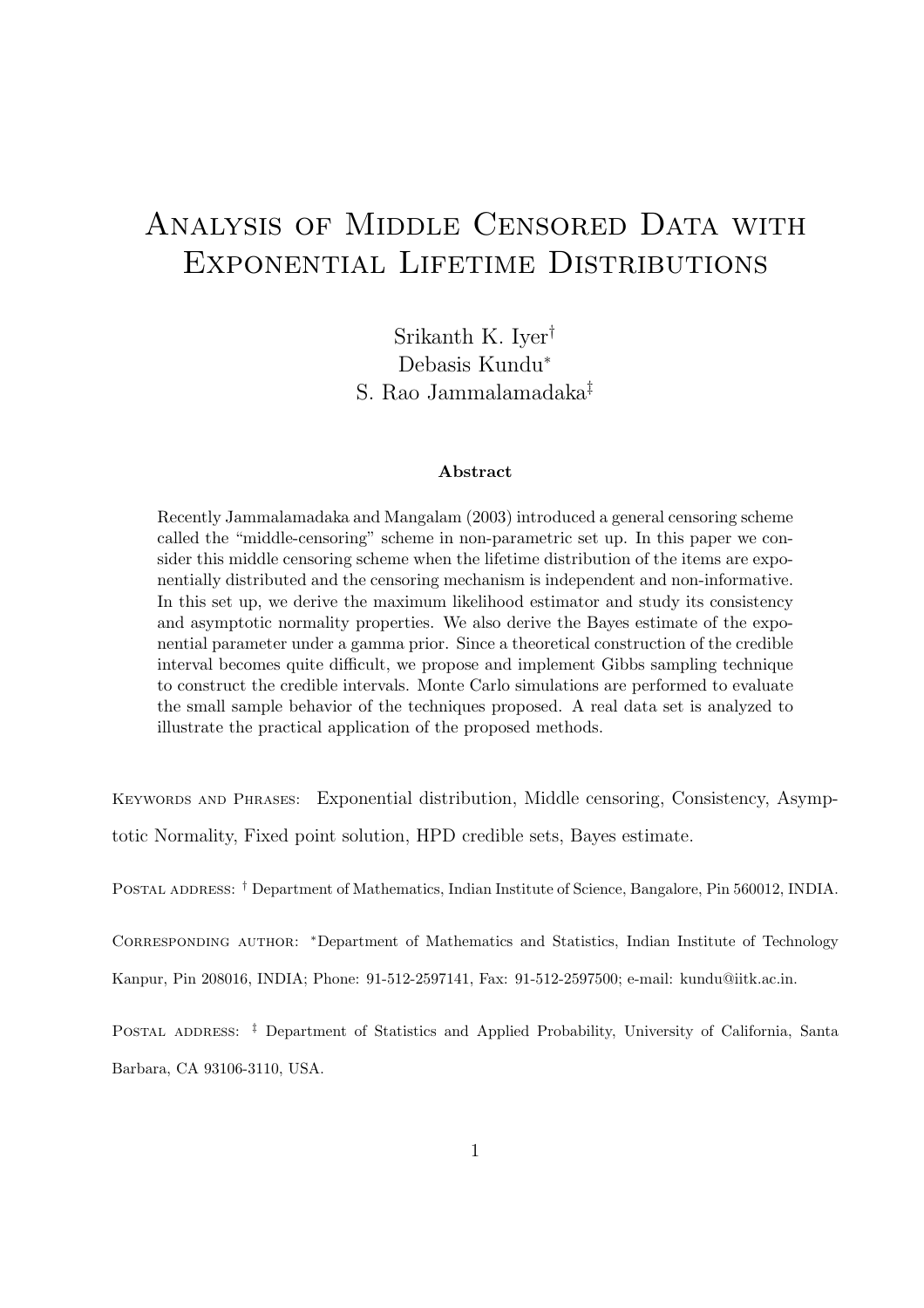#### 1 INTRODUCTION

In this paper we analyze lifetime data when they are "middle-censored". Middle censoring occurs if a data point is not observable when it falls inside a random interval. The middle censoring scheme can be described as follows. Suppose n identical items are put on test and the life times of these items are  $T_1, \ldots, T_n$ . For the  $i^{th}$  item, there is a random censoring interval  $(L_i, R_i)$ , which follows some unknown bivariate distribution. For the  $i^{th}$  item,  $T_i$  is observable only if  $T_i \notin [L_i, R_i]$ , otherwise it is not observable. Suppose  $\delta_i = I(T_i \notin [L_i, R_i])$ , where  $I(\cdot)$  denotes the indicator function. Therefore, when  $\delta_i = 1$ , the observation is not censored and we observe the actual value  $T_i$ . In this case we do not observe  $(L_i, R_i)$ . On the other hand, when  $\delta_i = 0$ , we observe only the censoring interval  $[L_i, R_i]$ . For the  $i^{th}$  item, we observe the following;

$$
(Y_i, \delta_i) = \begin{cases} (T_i, 1) & \text{if } T_i \notin [L_i, R_i] \\ ([L_i, R_i], 0) & \text{otherwise.} \end{cases}
$$
 (1)

Thus, the data obtained here is not the same as that obtained in the interval censoring case. Based on the observations, the problem is to estimate the lifetime distribution functions of  $T_i$ 's and develop necessary inferential procedures.

The middle censoring scheme was first introduced by Jammalamadaka and Mangalam (2003) under a non-parametric set up. It is an important variation and also a generalization of the existing left censoring, right censoring and double censoring schemes. All the above three censoring schemes can be obtained as special cases of this middle censoring scheme by suitably choosing censoring intervals, which can be infinite. At first glance, middle censoring, where a random middle part is missing, appears as complementary to the idea of double censoring in which the middle part is what is actually observed. However, a careful reflection and analysis shows them to be quite different ideas; see Jammalamadaka and Mangalam (2003) for details.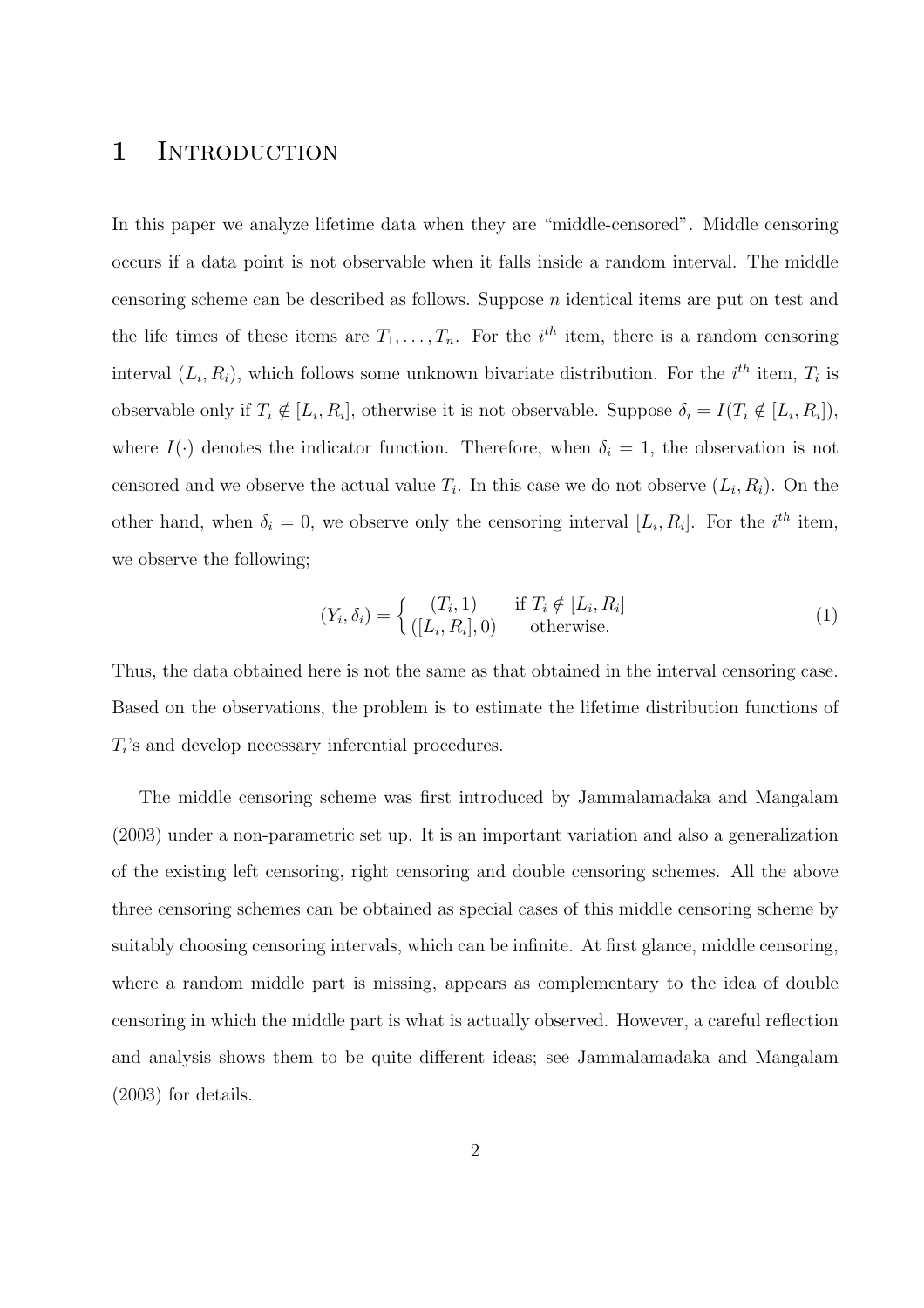Before getting into technical details, we mention a few situations where middle censoring occurs. In any lifetime study if the subject is temporarily withdrawn from the study (eg. an individual leaves town for a temporary period and returns, if still alive), we obtain this middle censoring situation. Middle-censoring also occurs when the measuring equipment breaks down for a temporary period or if the clinic where the observations are being taken, is closed for a period, due to an external emergency such as the outbreak of war or a strike. In such cases the event of interest (or failure) could take place during the period when an observation is not possible or is not being made.

In Jammalamadaka and Mangalam (2003),  $T_1, \ldots, T_n$  are taken to be independent and identically distributed  $(i.i.d.)$  random variables with some unknown distribution function  $F(\cdot)$ . Also,  $(L_1, R_1), \ldots, (L_n, R_n)$  are *i.i.d.* with some unknown bivariate distribution function  $G(\cdot, \cdot)$  and they are independent of  $T_i$ . Based on this, they obtain the non-parametric maximum likelihood estimator of the unknown distribution function  $F(\cdot)$  and show that it is a self-consistent estimator under the condition that one of the ends is non-random (see the review article of Tarpey and Flury (1996) for a nice account of the self-consistent estimators).

In this paper we consider a parametric formulation of the problem. It is assumed that  $T_1, \ldots, T_n$  are *i.i.d.* exponential random variables with mean  $\frac{1}{\theta_0}$  *i.e.* with the probability density function (PDF) given below;

$$
f(x; \theta_0) = \begin{cases} \theta_0 e^{-\theta_0 x}, & x > 0 \\ 0 & \text{otherwise.} \end{cases}
$$
 (2)

Moreover,  $(L_1, Z_1), \ldots, (L_n, Z_n)$  are *i.i.d.* where  $L_i$  and  $Z_i = R_i - L_i$  are independent exponential random variables and they are independent of  $T_i$ . It is also assumed that  $L_i$  and  $Z_i$  have means  $\frac{1}{\alpha}$  and  $\frac{1}{\beta}$  respectively and they do not depend on  $\theta_0$ . It implies that the censoring mechanism is independent of the lifetime of the population of interest and has no information on this lifetime.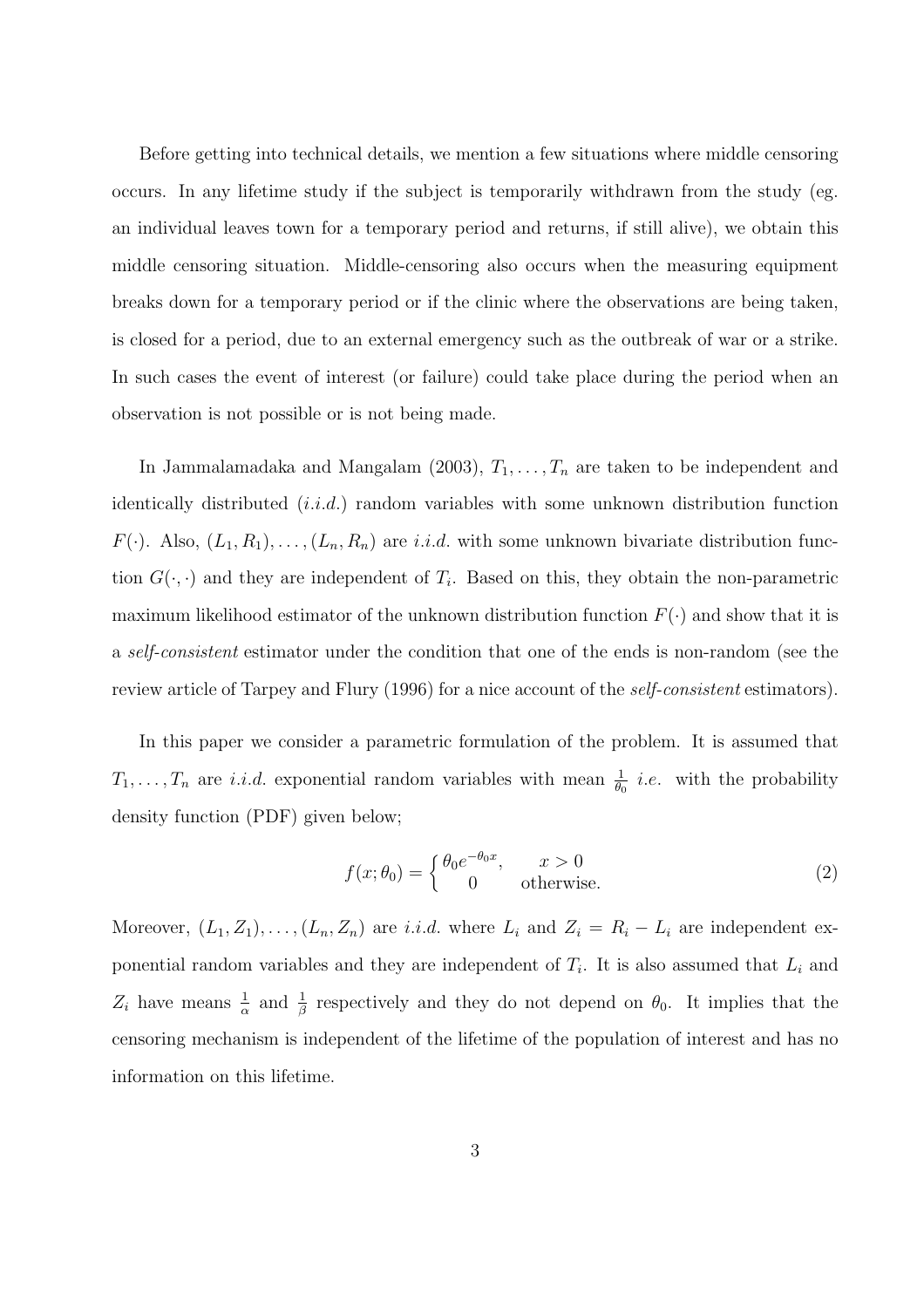Such assumptions as the independence, are very standard in the lifetime data analysis. See for example Kaplan and Meier (1958), Turnbull (1974), Babu, Rao and Rao (1992), Jammalamadaka and Mangalam (2003), Jammalamadaka and Iyer (2004) and the references cited there, who make this assumption for a variety of censoring schemes. There are several reasons for that and we mention a couple. First of all, in most of the real life situations it is unlikely that the censoring mechanism depends on the lifetime of the population and that it provides any information on the population distribution function. In all the examples we gave earlier, middle censoring occurs because of an external cause that does not have anything to do with the "life-times". There are a few papers in the literature (see eg. Robertson and Uppuluri (1984)) which discuss non-parametric estimation of the lifetime distribution in the case when the lifetimes and the censoring intervals are dependent. Recently Hongyu et. al. (2005) consider the problem of right censoring in a semi-parametric model in which the dependence between the censoring mechanism and the lifetimes is modeled via a gamma fraility copula. In the parametric set-up that we consider, an analytically tractable model for dependence between the lifetimes and the censoring intervals has to be formulated before the estimation questions are tackled. The authors hope to address this question in a future paper.

Based on the above assumptions we obtain different estimators of  $\theta_0$  and study their properties. We provide the maximum likelihood estimator (MLE) of  $\theta_0$ . It is observed that the MLE can not be obtained in a closed form. We propose a simple iterative procedure for finding the MLE and the sufficient condition for the convergence of the iterative method is also provided. We also suggest the EM algorithm which can be used to compute the MLE and provide sufficient condition for its convergence. It is shown that the MLE of  $\theta_0$ is consistent and asymptotically normal. As might be expected, the asymptotic variance of MLE of  $\theta_0$  depends on the censoring parameters  $\alpha$  and  $\beta$ . Thus for constructing asymptotic confidence intervals for  $\theta_0$  we use the empirical Fisher information matrix.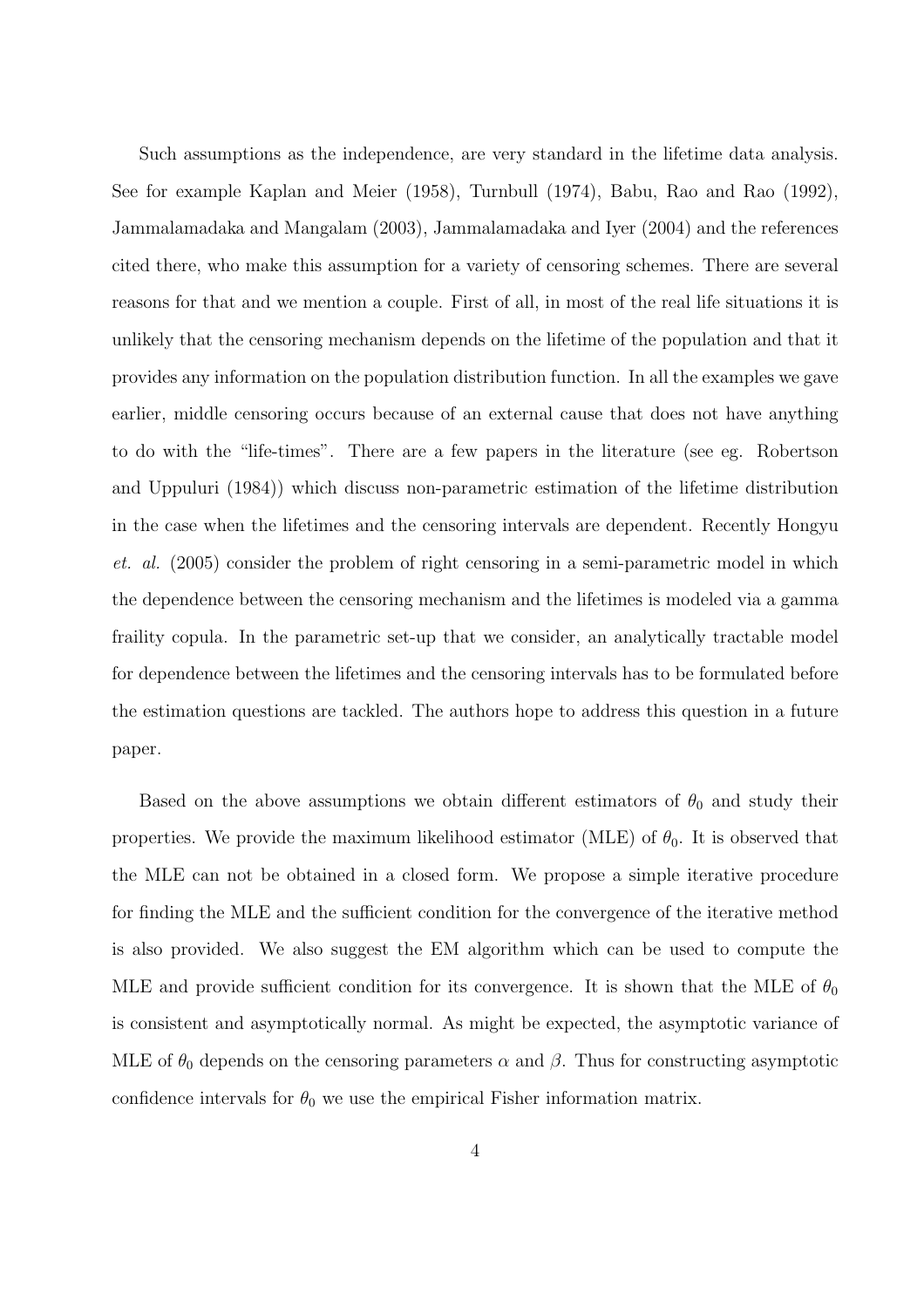We also compute the Bayes estimate of  $\theta_0$  under the assumption of Gamma prior distribution on  $\theta_0$ . No prior distributions on the censoring parameters are assumed. Moreover, the censoring is assumed to be non-informative. After noting that the exact Bayes estimate is difficult to compute in this case, we propose to use the Gibbs sampling procedure to compute the Bayes estimate as well as the highest posterior density (HPD) credible interval of  $\theta_0$ .

The rest of the paper is organized as follows. In Section 2, we provide the MLE and the proposed EM algorithm followed by the theoretical results in Section 3. The Bayesian formulation and the simulation results are presented in Sections 4 and 5 respectively. An illustrative data analysis and results are given in Section 6 and conclusions in Section 7.

## 2 MAXIMUM LIKELIHOOD ESTIMATOR

After re-ordering the data as necessary, we can assume without loss of generality, that the first  $n_1$  and the rest  $n_2$  are the uncensored and censored observations respectively. Therefore, we have the following observed data:

$$
\{(T_1,1),\ldots,(T_{n_1},1),(L_{n_1+1},R_{n_1+1}),\ldots,(L_{n_1+n_2},R_{n_1+n_2})\},\tag{3}
$$

where  $n_1 + n_2 = n$ . Thus,  $T_i \notin (L_i, R_i)$  for the first  $n_1$  observations, while  $T_i \in (L_i, R_i)$ for the last  $n_2$  observations. Based on the above information the likelihood function of the observed data is given by

$$
l(\theta) = c\theta^{n_1} e^{-\theta \sum_{i=1}^{n_1} t_i} \prod_{i=n_1+1}^{n_1+n_2} \left( e^{-\theta l_i} - e^{-\theta r_i} \right),
$$
\n(4)

where c is the normalizing constant which depends on  $\alpha$  and  $\beta$ . Since we are not interested in estimating  $\alpha$  and  $\beta$ , we are not making it explicit. Based on (4), the log-likelihood becomes

$$
\ln l(\theta) = L(\theta) = \ln c + n_1 \ln \theta - \theta \sum_{i=1}^{n_1} t_i + \sum_{i=n_1+1}^{n_1+n_2} \ln \left( e^{-\theta t_i} - e^{-\theta r_i} \right). \tag{5}
$$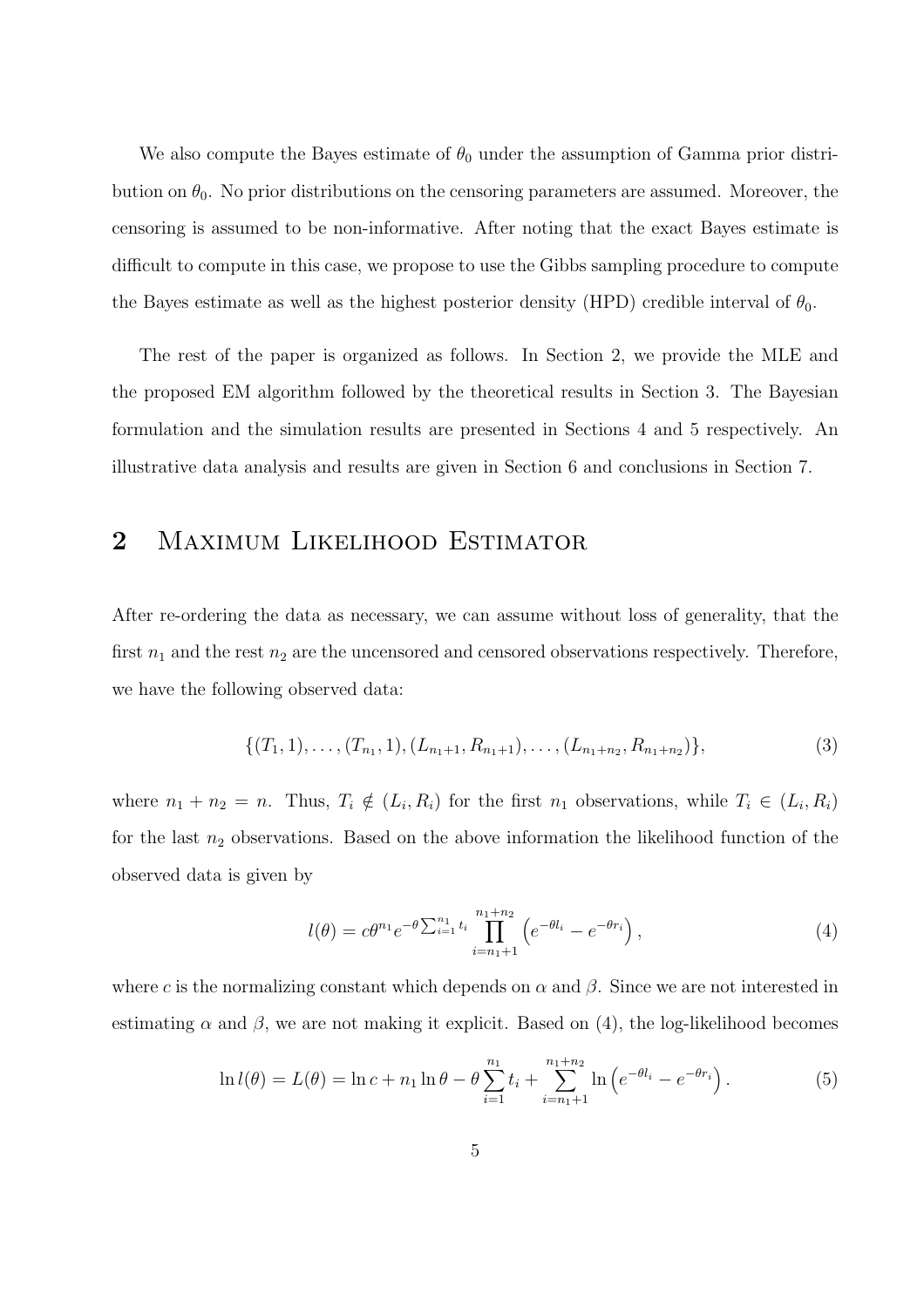Taking the derivative of  $L(\theta)$  and setting it equal to 0, we obtain

$$
\frac{\partial L}{\partial \theta} = \frac{n_1}{\theta} - \sum_{i=1}^{n_1} t_i + \sum_{i=n_1+1}^{n_1+n_2} \frac{(r_i - l_i)}{e^{\theta(r_i - l_i)} - 1} - \sum_{i=n_1+1}^{n_1+n_2} l_i = 0.
$$
 (6)

Therefore,  $\hat{\theta}$ , the MLE of  $\theta$ , can be obtained by solving equation (6). Since (6) does not admit an explicit solution, we provide an iterative procedure to solve for the MLE. Note that (6) can be written as

$$
h(\theta) = \theta,\tag{7}
$$

where

$$
h(\theta) = \frac{1}{\sum_{i=n_1+1}^{n_1+n_2} l_i + \sum_{i=1}^{n_1} t_i} \left[ n_1 + \theta \sum_{i=n_1+1}^{n_1+n_2} \frac{z_i e^{-\theta z_i}}{1 - e^{-\theta z_i}} \right]. \tag{8}
$$

Therefore, a simple iterative procedure can be used to solve (7). For example. we can start with an initial guess  $\theta^{(1)}$ , then obtain  $\theta^{(2)} = h(\theta^{(1)})$  and so on. The iterative procedure may be stopped if  $|\theta^{(i)} - \theta^{(i+1)}| < \epsilon$ , where  $\epsilon$  is some preassigned small positive number. For an initial choice of  $\theta$ , we can use  $\theta^{(1)} = n_1 / \sum_{i=1}^{n_1} t_i$ .

Alternatively, the EM algorithm also can be used to find the MLE of  $\theta$ . First let us obtain  $E(T|L < T < R)$ , where L and R are fixed quantities and T follows an exponential distribution with mean  $\frac{1}{\theta}$ . Now

$$
E(T|L < T < R) = \frac{e^{-\theta L} \left(L + \frac{1}{\theta}\right) - e^{-\theta R} \left(R + \frac{1}{\theta}\right)}{e^{-\theta L} - e^{-\theta R}}.
$$
\n(9)

Note that (9) can be used to compute the EM algorithm. The pseudo likelihood function will take the following form:

$$
l(\theta) = \theta^{n_1 + n_2} e^{-\theta \left( \sum_{i=1}^{n_1} T_i + \sum_{i=n_1+1}^{n_1+n_2} T_i^{(s)} \right)},
$$
\n(10)

where

$$
T_i^{(s)} = \frac{e^{-\theta L_i} \left( L_i + \frac{1}{\theta} \right) - e^{-\theta R_i} \left( R_i + \frac{1}{\theta} \right)}{e^{-\theta L_i} - e^{-\theta R_i}}.
$$
\n
$$
(11)
$$

Therefore, we use (9) for the 'E' step and then the 'M' step becomes quite trivial. The details are given below.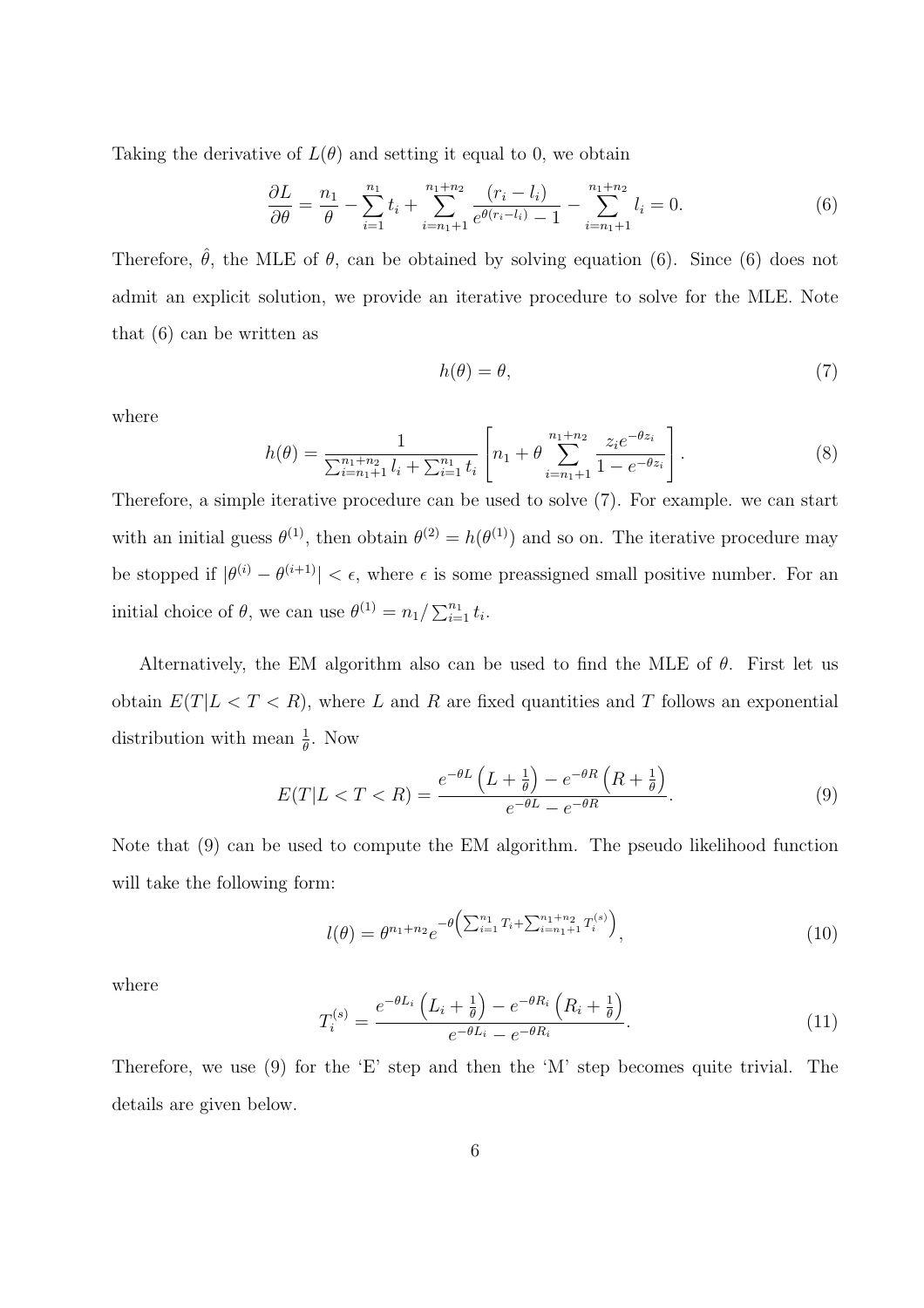#### EM ALGORITHM:

- Step 1: Suppose  $\theta_{(j)}$  is the  $j^{th}$  iterate of  $\hat{\theta}$ .
- Step 2: Compute  $T_{i(i)}^{(s)}$  $\hat{f}_{i(j)}^{(s)}$  by using (11) replacing  $\theta$  by  $\theta_{(j)}$ .
- Step 3:  $\theta_{(j+1)} = \frac{n_1 + n_2}{\sum_{i=1}^{n_1} T_i + \sum_{i=n_1+1}^{n_1+n_2} T_{i(j)}^{(s)}}$

# 3 THEORETICAL RESULTS

THEOREM 1: The iterative process provided in  $(7)$  will converge if

$$
\sum_{i=n_1+1}^{n_1+n_2} r_i \le 2 \sum_{i=1}^{n_1} t_i + 3 \sum_{i=n_1+1}^{n_1+n_2} l_i.
$$
 (12)

PROOF OF THEOREM 1: Consider

$$
|h'(\theta)| = \frac{1}{\sum_{i=1}^{n_1} t_i + \sum_{i=n_1+1}^{n_1+n_2} l_i} \left| \sum_{i=n_1+1}^{n_1+n_2} \frac{z_i e^{-\theta z_i} \left(1 - e^{-\theta z_i} - \theta z_i\right)}{\left(1 - e^{-\theta z_i}\right)^2} \right|.
$$

Note that

$$
\frac{|e^{-x}||(1 - e^{-x} - x)|}{|1 - e^{-x}|^2} \le \frac{1}{2} \quad \text{for all } x \ge 0,
$$

therefore,

$$
|h'(\theta)| \le \frac{1}{2} \frac{\sum_{i=n_1+1}^{n_1+n_2} z_i}{\sum_{i=1}^{n_1} t_i + \sum_{i=n_1+1}^{n_1+n_2} l_i}
$$

We know that the iterative process converges if  $|h'(\theta)| < 1$ , therefore, the result follows.

Now we need the following lemma to prove the consistency of the MLE.

Lemma 1:

$$
\frac{1}{n}L(\theta) \longrightarrow g(\theta) \quad a.s.,
$$

where

$$
g(\theta) = c' + p(\theta_0) \ln \theta - \theta \left\{ \frac{1}{\theta_0} - \frac{(1 - p(\theta_0))(\alpha + \beta + 2\theta_0)}{(\alpha + \theta_0)(\beta + \theta_0)} \right\} - \theta \frac{(1 - p(\theta_0))}{(\alpha + \theta_0)}
$$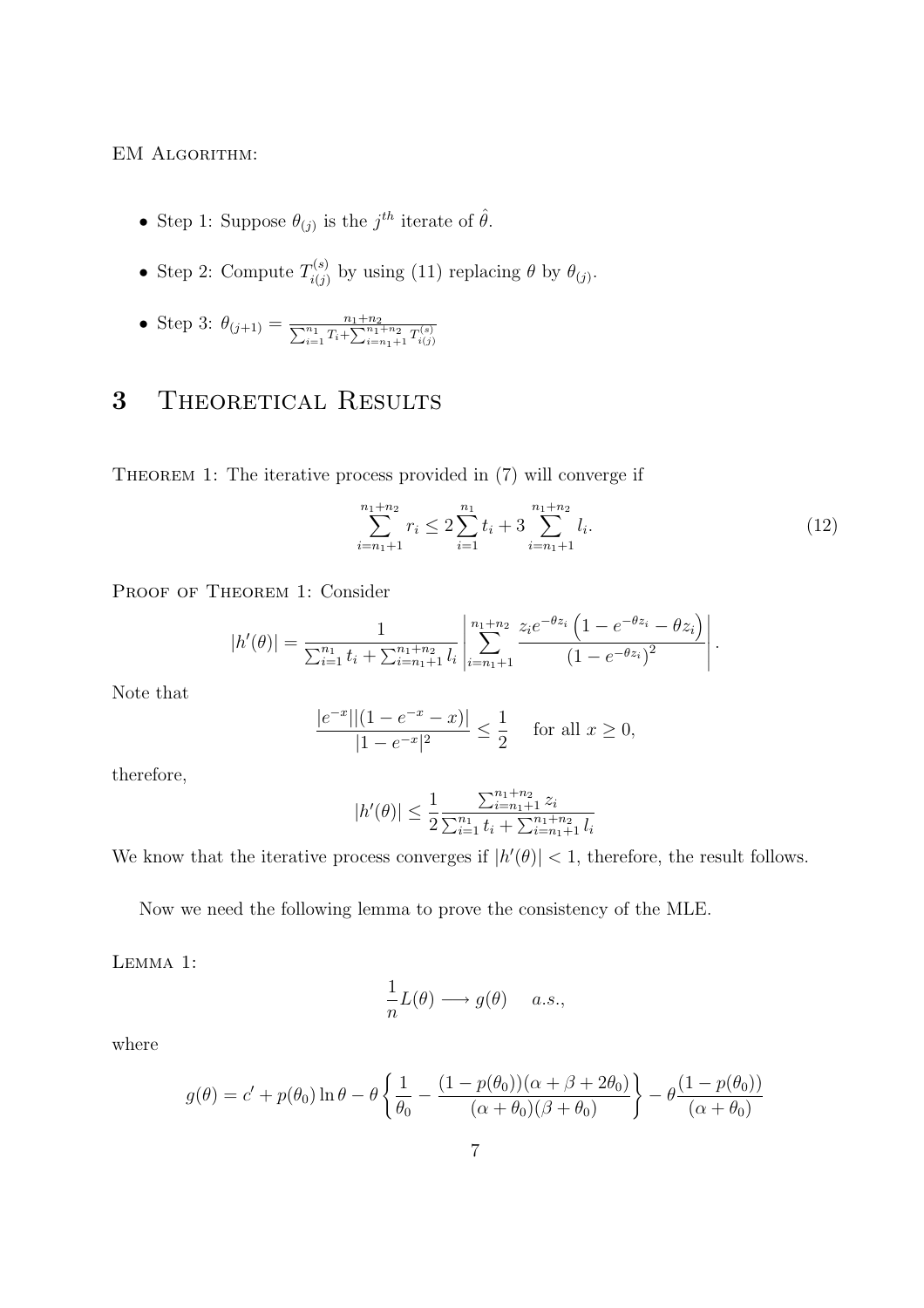$$
-\frac{\alpha\beta}{\alpha+\theta_0} \left[ \sum_{i=1}^{\infty} \frac{1}{i(\beta+i\theta)} - \sum_{i=1}^{\infty} \frac{1}{i(\beta+i\theta+\theta_0)} \right],
$$
  

$$
p(\theta) = \frac{\alpha\beta+\beta\theta+\theta^2}{(\alpha+\theta)(\beta+\theta)}, \quad \text{and} \quad c' = \frac{1}{n} \ln c.
$$
 (13)

PROOF OF LEMMA 1: Note that

$$
\frac{1}{n}L(\theta) = c' + \frac{n_1}{n}\ln\theta - \frac{\theta}{n}\sum_{i=1}^{n_1}T_i - \frac{\theta}{n}\sum_{i=n_1+1}^{n_1+n_2}L_i + \frac{1}{n}\sum_{i=n_1+1}^{n_1+n_2}\ln\left(1 - e^{-\theta Z_i}\right).
$$

The density function of T, conditional on the event that  $T \notin (L, R)$  can be written as

$$
f_{T|T\notin(L,R)}(t) = \frac{1}{p(\theta_0)} \left\{ \theta_0 e^{-\theta_0 t} \left( 1 - \frac{\alpha e^{-\beta t}}{\alpha - \beta} \left( 1 - e^{-(\alpha - \beta)t} \right) \right) \right\} \quad \text{if } \alpha \neq \beta \tag{14}
$$

and

$$
f_{T|T\notin(L,R)}(t) = \frac{1}{p(\theta_0)} \left\{ \theta_0 e^{-\theta_0 t} \left( 1 - \alpha t e^{-\alpha t} \right) \right\} \quad \text{if } \alpha = \beta. \tag{15}
$$

Note that

$$
p(\theta) = P_{\theta} (T \notin (L, R)),
$$

is as defined in  $(13)$ . Now using  $(14)$  and  $(15)$ 

$$
E(T|T \notin (L,R)) = \frac{1}{p(\theta_0)} \left[ \frac{1}{\theta_0} - \frac{\theta_0}{(\alpha + \theta_0)^2} \right] \quad \text{if } \alpha = \beta,
$$
  

$$
= \frac{1}{p(\theta_0)} \left[ \frac{\theta_0}{(\alpha + \theta_0)^2} + \frac{1}{\theta_0} - \frac{\theta_0}{(\alpha + \theta_0)^2} - \frac{\alpha \theta_0}{\alpha - \beta} \left( \frac{1}{(\beta + \theta_0)^2} - \frac{1}{(\alpha + \theta_0)^2} \right) \right]
$$
  
if  $\alpha \neq \beta$ .

Using the fact that the density function of L conditional on the event  $T \in (L, R)$  is

$$
f_{L|T\in(L,R)}(x) = \frac{1}{1-p(\theta_0)} \times \frac{\alpha\theta_0}{(\beta+\theta_0)} e^{-(\alpha+\theta_0)x}, \quad \text{ for } x > 0,
$$

we have,

$$
E(L|T \in (L,R)) = \frac{1}{1 - p(\theta_0)} \times \frac{\alpha \theta_0}{(\beta + \theta_0)(\alpha + \theta_0)^2}
$$

.

Similarly, since the density function of  $Z = R - L$  conditioned on  $T \in (L, R)$  is

$$
f_{Z|T\in(L,R)}(z) = \frac{1}{1-p(\theta_0)} \times \frac{\alpha \beta e^{-\beta z}}{(\alpha+\theta_0)} \left(1 - e^{-\theta_0 z}\right), \quad \text{for } z > 0,
$$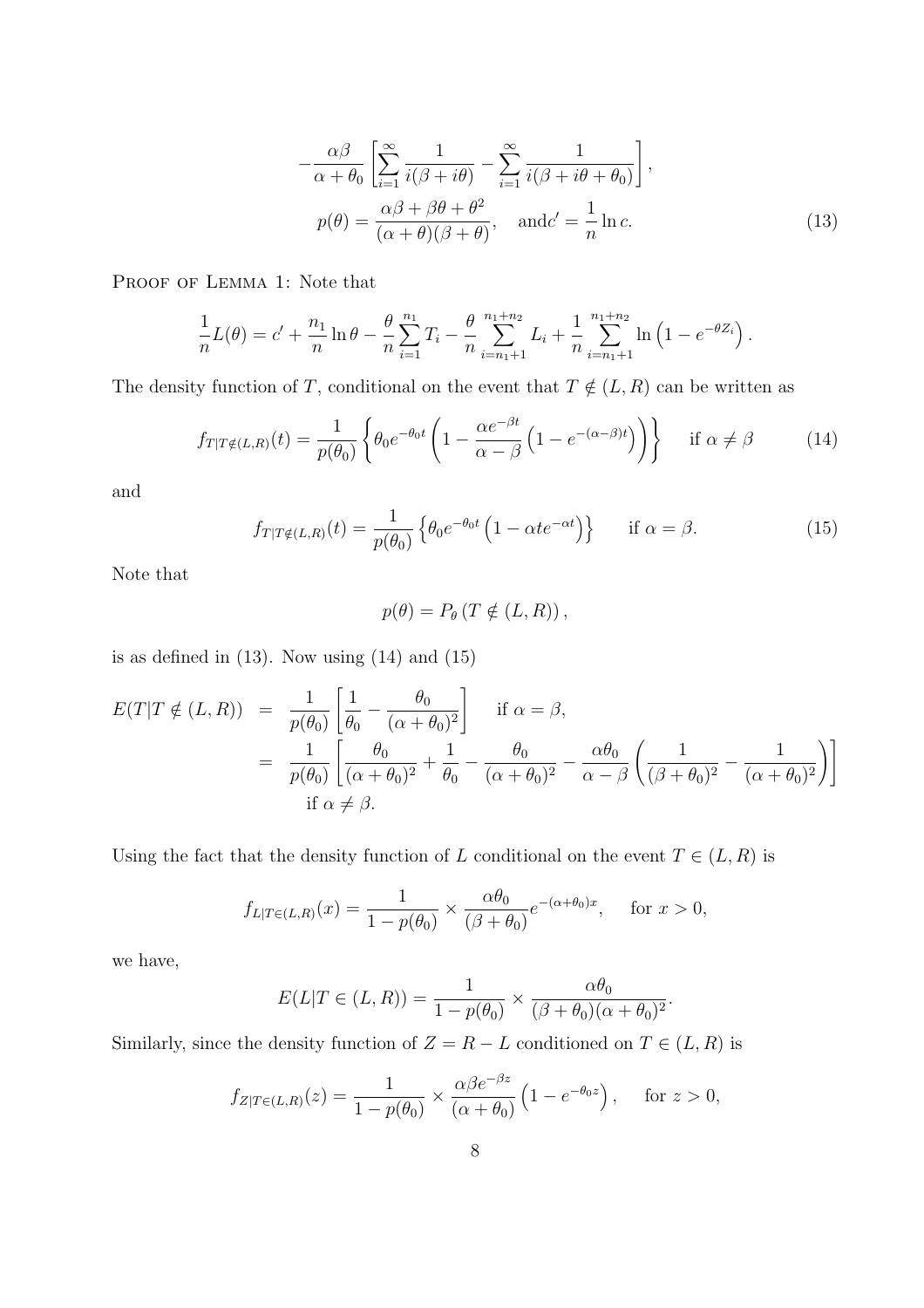therefore,

$$
E\left(\ln\left(1-e^{-\theta_0 z}\right)\right) = -\frac{1}{1-p(\theta_0)} \times \frac{\alpha \beta}{(\alpha+\theta_0)} \left[\sum_{i=1}^{\infty} \frac{1}{i(\beta+i\theta)} - \sum_{i=1}^{\infty} \frac{1}{i(\beta+i\theta+\theta_0)}\right].
$$

Now the result follows using  $\frac{n_1}{n} \to p(\theta_0)$  a.s., and the strong law of large numbers.

LEMMA 2:  $g(\theta)$  is a unimodal function, with a unique maximum.

PROOF OF LEMMA 2: It follows from the fact that  $g'(0) = \infty$ ,  $g'(\infty) < 0$  and  $g''(\theta) < 0$ . LEMMA 3: The MLE of  $\theta_0$ , say  $\hat{\theta}$ , will converge to  $\theta^*$ , where  $\theta^*$  is the unique solution of the

$$
g'(\theta) = \frac{p(\theta_0)}{\theta} - \frac{1}{\theta_0} + \frac{(1 - p(\theta_0))(\alpha + \beta + 2\theta_0)}{(\alpha + \theta_0)(\beta + \theta_0)} - \frac{1 - p(\theta_0)}{(\alpha + \theta_0)} - \frac{\alpha\beta}{(\alpha + \theta_0)} \left[ \sum_{i=1}^{\infty} \frac{1}{(\beta + \theta_0 + i\theta)^2} - \sum_{i=1}^{\infty} \frac{1}{(\beta + i\theta)^2} \right] = 0,
$$
 (16)

where  $p(\theta)$  is as defined in (13).

non-linear equation

PROOF OF LEMMA 3: In this particular proof we denote  $\hat{\theta}$  by  $\hat{\theta}_n$ 

Case 1:  $\hat{\theta}_n$  is bounded for all *n*.

Suppose  $\hat{\theta}_n$  does not converge to  $\theta^*$ . Therefore, there exists a subsequence  $\{n_k\}$  of  $\{n\}$ and  $\tilde{\theta} \neq \theta^*$ , such that  $\hat{\theta}_{n_k} \to \tilde{\theta}$ . Since  $\hat{\theta}_{n_k}$  is the MLE,

$$
\frac{1}{n_k}L(\hat{\theta}_{n_k}) \geq \frac{1}{n_k}L(\theta^*)
$$

Taking limits on both sides of (3) we get

$$
g(\tilde{\theta}) \ge g(\theta^*),
$$

which leads to a contradiction because  $\theta^*$  is the unique maximum of  $g(\theta)$ .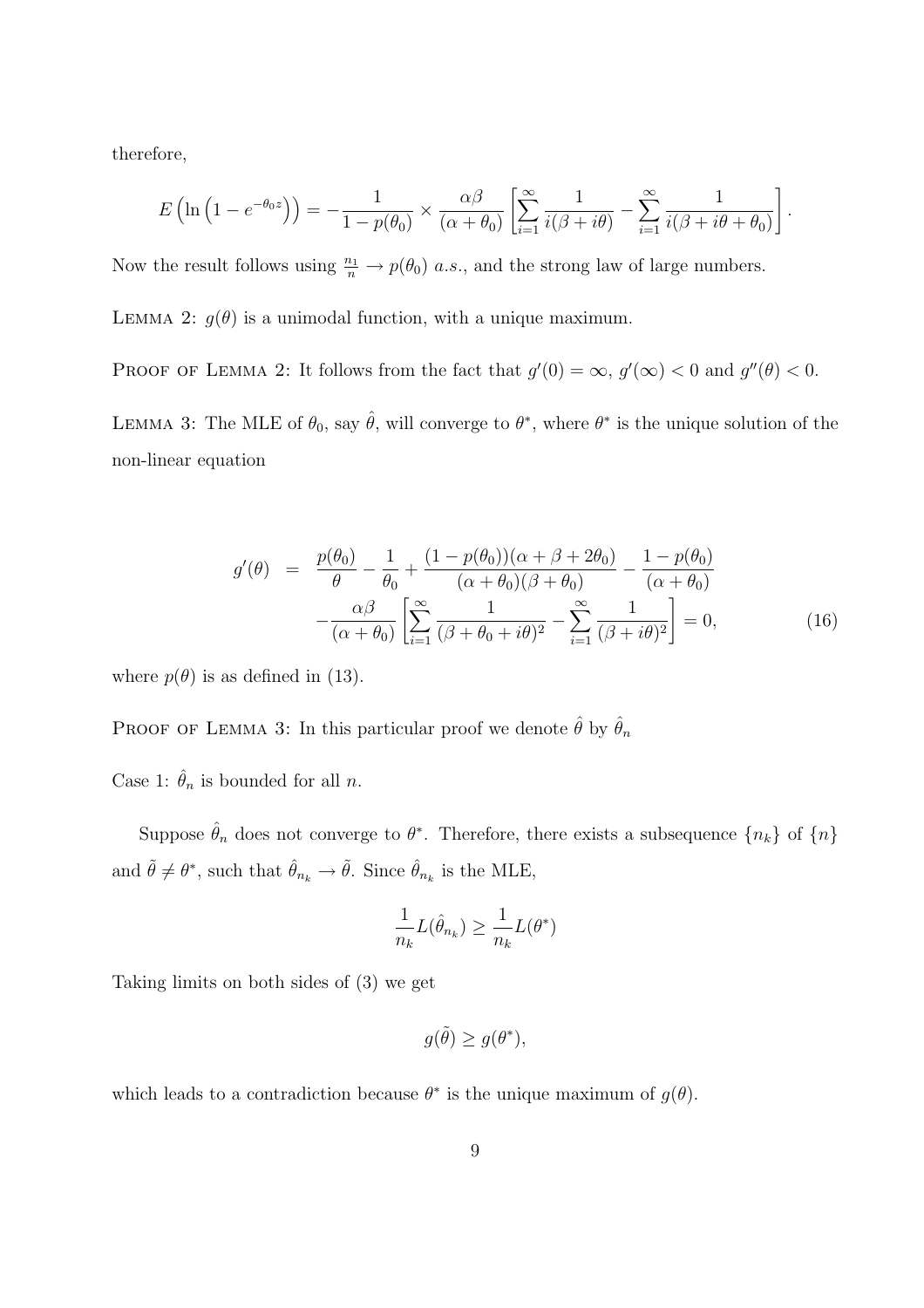Case 2:  $\hat{\theta}_n$  is not bounded.

In this case there exists a subsequence  ${n_k}$  of  ${n_l}$  such that  $\hat{\theta}_{n_k} \to \infty$ . Note that

$$
\frac{1}{n_k}L(\hat{\theta}_{n_k})\geq \frac{1}{n_k}L(\theta^*),
$$

and as  $\hat{\theta}_{n_k} \to \infty$ ,  $\frac{1}{n_l}$  $\frac{1}{n_k}L(\hat{\theta}_{n_k}) \to -\infty$ . Since  $\frac{1}{n_k}L(\theta^*)$  converges to a fixed number, it leads to a contradiction.

Now since  $\theta_0$  is a solution of (16), we have

THEOREM 2: The MLE of  $\theta$  is a consistent estimator of  $\theta_0$ .

Now we provide the asymptotic distribution of the MLE.

Theorem 3: The maximum likelihood estimator has the following asymptotic distribution

$$
\sqrt{n}(\hat{\theta}-\theta_0) \stackrel{d}{\rightarrow} N(0,\frac{\sigma^2}{c^2}),
$$

where

$$
\sigma^2 = \left[ E \left\{ \left( T - \frac{1}{\theta_0} \right)^2 \middle| T \notin (L, R) \right\} - \left( \left\{ E \left( T - \frac{1}{\theta_0} \right) \middle| T \notin (L, R) \right\}^2 \right) \right] + \left[ E(L^2 | T \in (L, R)) - (E(L | T \in (L, R)))^2 \right] + \left[ E \left\{ \left( \frac{Ze^{-\theta_0 Z}}{1 - e^{-\theta_0 Z}} \right)^2 \middle| T \in (L, R) \right\} - \left[ E \left\{ \left( \frac{Ze^{-\theta_0 Z}}{1 - e^{-\theta_0 Z}} \right) \middle| T \in (L, R) \right\} \right]^2 \right]
$$

and

$$
c = \frac{p(\theta_0)}{\theta_0^2} + (1 - p(\theta_0)) \left\{ E\left(\frac{Z^2 e^{-\theta_0 Z}}{(1 - e^{-\theta_0 Z})^2}\right) \middle| T \in (L, R) \right\}.
$$

To prove Theorem 3, we need the following lemma;

LEMMA 4: Suppose  $U_i$ 's are a sequence of independent and identically distributed random variables with  $E(U_1) = 0$ ,  $V(U_1) = 1$  and  $\{N(n)\}\$ follows Binomial $(n, p)$ , *i.e.*, the probability mass function of  $N(n)$  is:

$$
P(N(n) = i) = {n \choose i} p^{i} (1-p)^{n-i}; \quad i = 0, ..., n,
$$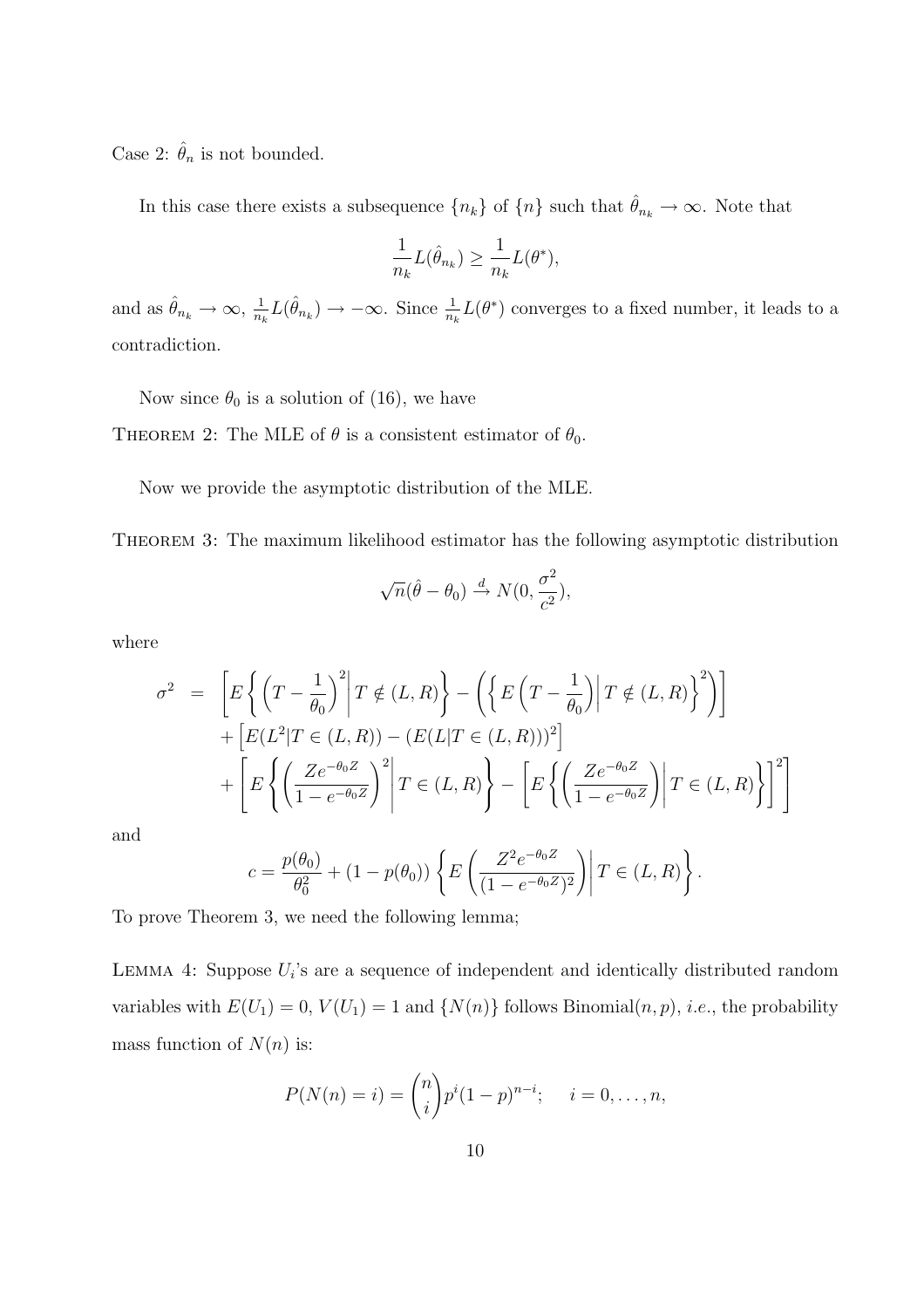where  $0 < p < 1$ . Then as  $n \to \infty$ ,

$$
\frac{1}{\sqrt{N(n)}}\sum_{i=1}^{N(n)}U_i \stackrel{d}{\to} N(0,1).
$$

PROOF OF LEMMA 4: Suppose

$$
Y_{N(n)} = \frac{1}{\sqrt{N(n)}} \sum_{i=1}^{N(n)} U_i
$$

and the characteristic function of  $Y_{N(n)}$  is  $\phi_{N(n)}(t)$ . Then,

$$
\phi_{N(n)}(t) = E\left(e^{itY_{N(n)}}\right) = E\left(e^{it\frac{1}{\sqrt{N(n)}}\sum_{i=1}^{N(n)}U_i}\right)
$$
  
= 
$$
\sum_{k=0}^{n} E\left(e^{it\frac{1}{\sqrt{k}}\sum_{i=1}^{k}U_i} \middle| N(n) = k\right) {n \choose k} p^k (1-p)^{n-k}.
$$

Now if  $\phi_U(.)$  denotes the characteristic function of  $U_1$ , then for fixed t,

$$
\left| \phi_{N(n)}(t) - e^{-\frac{t^2}{2}} \right| \leq \sum_{k=0}^n \left| E\left(e^{it\frac{1}{\sqrt{k}}\sum_{i=1}^k U_i} \middle| N(n) = k\right) - e^{-\frac{t^2}{2}} \right| {n \choose k} p^k (1-p)^{n-k}
$$

$$
= \sum_{k=0}^n \left| \left( \phi_U\left(\frac{t}{\sqrt{k}}\right) \right)^k - e^{-\frac{t^2}{2}} \right| {n \choose k} p^k (1-p)^{n-k}.
$$

Since by Central Limit Theorem

$$
\lim_{k \to \infty} \phi_U \left(\frac{t}{\sqrt{k}}\right)^k = e^{-\frac{t^2}{2}},
$$

therefore, for a given  $\epsilon > 0,$  choose  $N_1(t)$  large enough so that for  $k \geq N_1(t)$ 

$$
\left|\phi_U\left(\frac{t}{\sqrt{k}}\right)^k - e^{-\frac{t^2}{2}}\right| \leq \epsilon.
$$

Moreover, for fixed  $N_1(t)$ , choose n large enough so that

$$
\sum_{i=0}^{N_1(t)} \binom{n}{i} p^i (1-p)^{n-i} \le \epsilon.
$$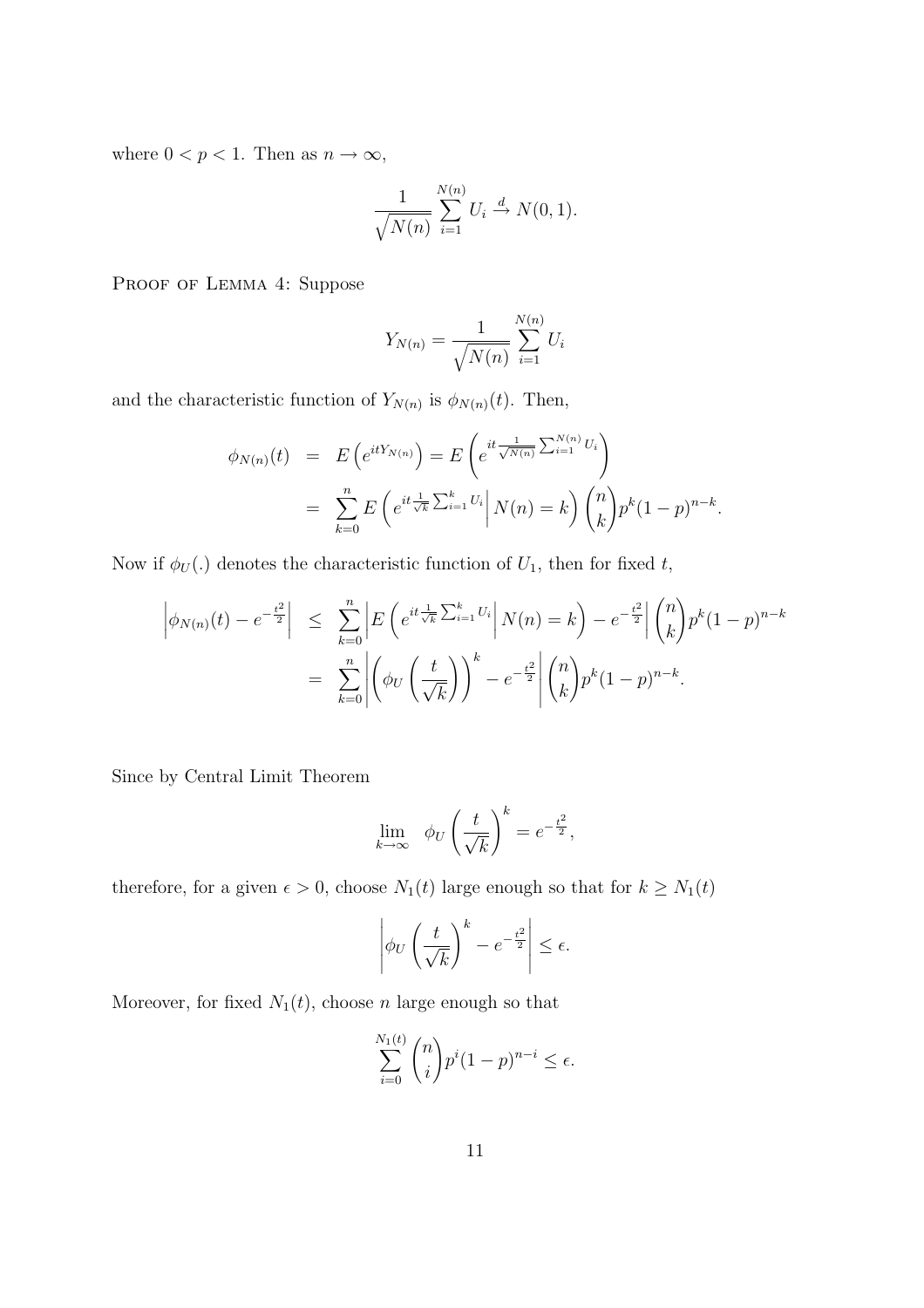Therefore,

$$
\left| \phi_{N(n)}(t) - e^{-\frac{t^2}{2}} \right| \leq \sum_{k=0}^{N_1(t)} \left| \left( \phi_U \left( \frac{t}{\sqrt{k}} \right) \right)^k - e^{-\frac{t^2}{2}} \right| \binom{n}{k} p^k (1-p)^{n-k} + \sum_{k=N_1(t)+1}^{n} \left| \left( \phi_U \left( \frac{t}{\sqrt{k}} \right) \right)^k - e^{-\frac{t^2}{2}} \right| \binom{n}{k} p^k (1-p)^{n-k} \leq 2\epsilon + \epsilon = 3\epsilon.
$$

Since  $\epsilon$  is arbitrary, the result follows from the fact that  $e^{-\frac{t^2}{2}}$  is the characteristic function of  $N(0, 1)$  random variable.

PROOF OF THEOREM 3. Note that

$$
L(\theta) = n_1 \ln \theta - \theta \sum_{i=1}^{n_1} T_i - \theta \sum_{i=n_1+1}^{n_1+n_2} L_i + \sum_{i=n_1+1}^{n_1+n_2} \ln \left( 1 - e^{-\theta Z_i} \right),
$$
  

$$
L'(\theta) = \frac{n_1}{\theta} - \sum_{i=1}^{n_1} T_i - \sum_{i=n_1+1}^{n_1+n_2} L_i + \sum_{i=n_1+1}^{n_1+n_2} \frac{Z_i e^{-\theta Z_i}}{(1 - e^{-\theta Z_i})},
$$

and

$$
L''(\theta) = -\frac{n_1}{\theta^2} - \sum_{i=n_1+1}^{n_1+n_2} \frac{Z_i^2 e^{-\theta Z_i}}{(1 - e^{-\theta Z_i})^2}.
$$

Using mean value theorem,

$$
L'(\hat{\theta}) - L'(\theta_0) = (\hat{\theta} - \theta_0)L''(\bar{\theta}),
$$

where  $\bar{\theta}$  is a point between  $\hat{\theta}$  and  $\theta_0$ . Therefore,

$$
\sqrt{n}(\hat{\theta}-\theta_0)=-\frac{\frac{1}{\sqrt{n}}L'(\theta_0)}{\left(\frac{1}{n}L''(\bar{\theta})\right)}.
$$

Now the proof will be complete once we show that:

$$
\frac{1}{\sqrt{n}}L'(\theta_0) \longrightarrow N(0,\sigma^2) \quad \text{in distribution} \tag{17}
$$

and

$$
\frac{1}{n}L''(\bar{\theta}) \longrightarrow c. \quad a.s. \tag{18}
$$

Now note that (17) follows from Lemma 4. The proof of (18) follows from the fact that  $\bar{\theta}$ converges to  $\theta_0$   $a.s$  and from the strong law of large numbers.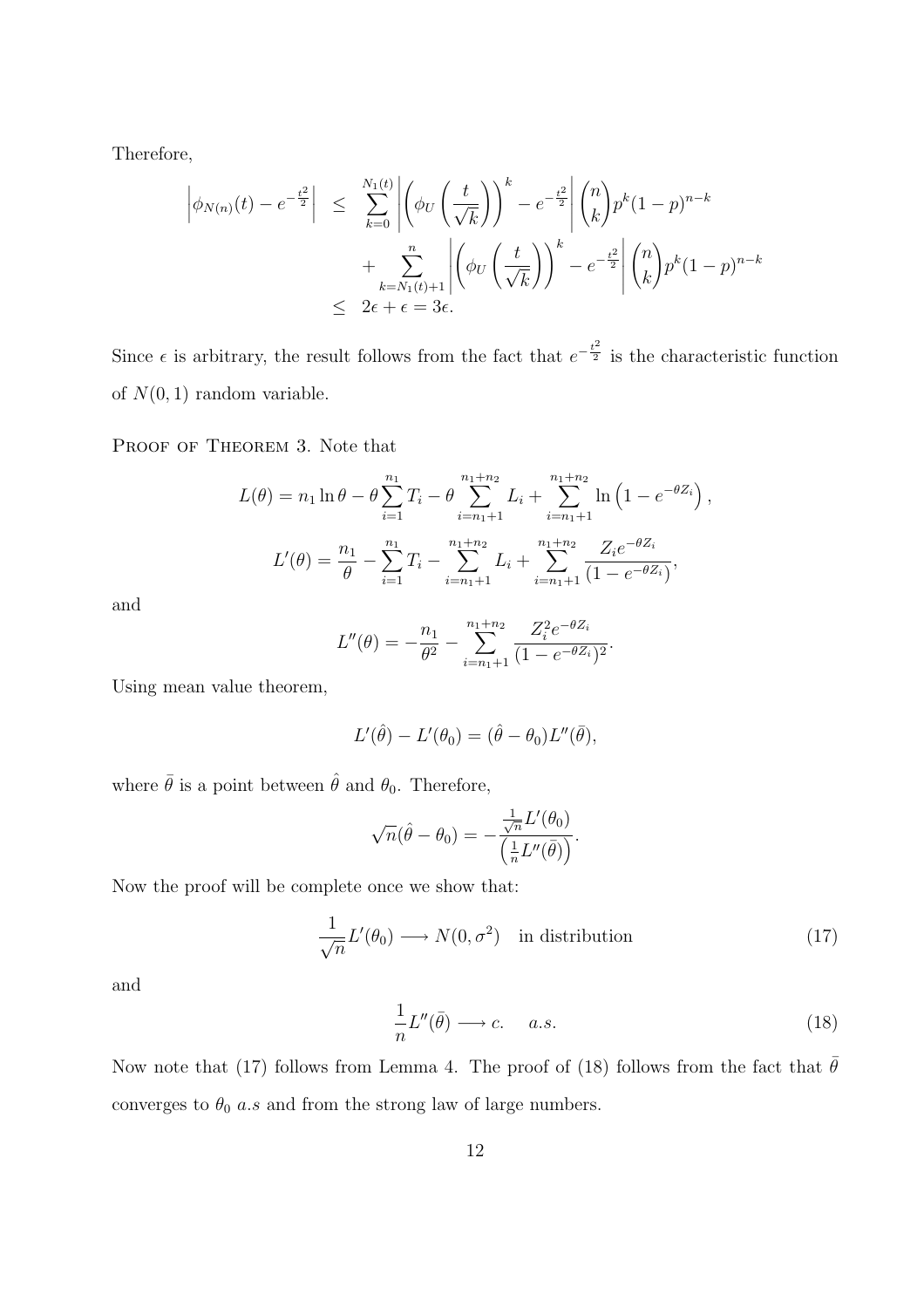# 4 Bayesian Analysis

In this section we consider a Bayesian formulation of the problem of estimating the parameter θ. We will assume that the parameter θ has a gamma prior distribution with the shape parameter a and scale parameter b, denoted by  $Gamma(a, b)$ . The density function of the prior density of  $\theta$  for  $a, b > 0$ , is

$$
\pi(\theta) = \pi(\theta|a, b) = \frac{b^a}{\Gamma(a)} \theta^{a-1} e^{-b\theta}.
$$
\n(19)

No prior distribution on the censoring parameters are assumed. Based on the above assumption, the likelihood function of the observed data is

$$
l(data|\theta) = c \ \theta^{n_1} e^{-\theta \sum_{i=1}^{n_1} t_i} \prod_{i=n_1+1}^{n_1+n_2} \left(1 - e^{-\theta z_i}\right) e^{-\theta \sum_{i=n_1+1}^{n_1+n_2} t_i}.
$$
 (20)

By a slight abuse of the notation, writing  $z_i = z_{n_1+i}$  and  $l_i = l_{n_1+i}$  we can rewrite (20) as

$$
l(data|\theta) = c \ \theta^{n_1} e^{-\theta \sum_{i=1}^{n_1} t_i} \prod_{i=1}^{n_2} \left( 1 - e^{-\theta z_i} \right) e^{-\theta \sum_{i=1}^{n_2} l_i}.
$$
 (21)

Based on (19), the joint density of the *data* and  $\theta$  is

$$
l(data|\theta)\pi(\theta). \tag{22}
$$

Based on (22), we obtain the posterior density of  $\theta$  given the *data* as

$$
\pi(\theta|data) = \frac{l(data|\theta)\pi(\theta)}{\int_0^\infty l(data|\theta)\pi(\theta)d\theta}.
$$
\n(23)

We can write the numerator of the right hand side of  $(23)$  as;

$$
l(data|\theta)\pi(\theta) = c \ \theta^{a+n_1-1} e^{-\theta(b+\sum_{i=1}^{n_1} t_i + \sum_{i=1}^{n_2} l_i)} \prod_{i=1}^{n_2} \left(1 - e^{-\theta z_i}\right).
$$
 (24)

Note that

$$
\prod_{i=1}^{n_2} \left( 1 - e^{-\theta z_i} \right) = \sum_{P_j} (-1)^{|P_j|} e^{-\theta(z.P_j)},\tag{25}
$$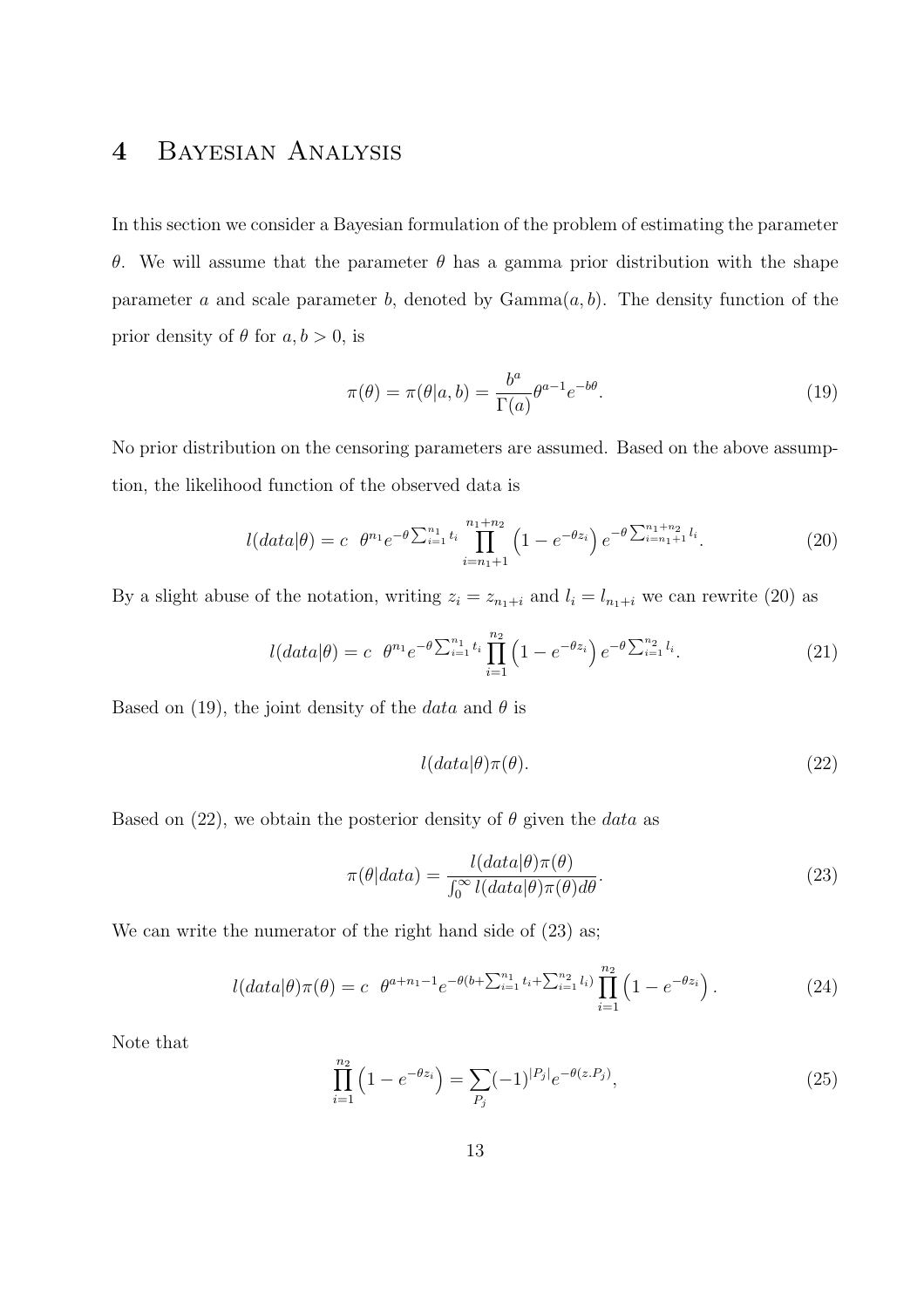where  $P_j$  is a vector length  $n_2$  and each entry of  $P_j$  is either a 0 or a 1.  $|P_j|$  denotes the sum of elements of  $P_j$  and  $z = (z_1, \ldots, z_{n_2})$ . The summation on the right hand side of (25) is over  $2^{n_2}$  elements and  $(z.P_j)$  denotes the usual dot product between the two vectors of equal lengths. Using (25), the numerator of (23) can be written as

$$
l(data|\theta)\pi(\theta) = c \sum_{P_j} (-1)^{|P_j|} \theta^{a+n_1-1} e^{-\theta(b+\sum_{i=1}^{n_1} t_i + \sum_{i=1}^{n_2} l_i + (z.P_j))}.
$$
 (26)

So we obtain

$$
\int_0^\infty l(data|\theta)\pi(\theta)d\theta = c \sum_{P_j} (-1)^{|P_j|} \frac{\Gamma(a+n_1)}{(b+\sum_{i=1}^{n_1} t_i + \sum_{i=1}^{n_2} l_i + (z.P_j))^{a+n_1}}.
$$
 (27)

Therefore, the posterior density of  $\theta$  given the data for  $\theta > 0$ , is

$$
\pi(\theta|data) = \frac{\sum_{P_j} (-1)^{|P_j|} \theta^{a+n_1-1} e^{-\theta(b+\sum_{i=1}^{n_1} t_i + \sum_{i=1}^{n_2} l_i + (z.P_j))}}{\sum_{P_j} \frac{(-1)^{|P_j|} \Gamma(a+N_1)}{(b+\sum_{i=1}^{n_1} t_i + \sum_{i=1}^{n_2} l_i + (z.P_j))^{a+n_1}}}.
$$
\n(28)

Therefore, the Bayes estimate of  $\theta$  under squared error loss function is

$$
E(\theta|data) = \frac{\sum_{P_j} \frac{(-1)^{|P_j|}}{(b + \sum_{i=1}^{n_1} t_i + \sum_{i=1}^{n_2} l_i + (z.P_j))^{a+n_1+1}}}{\sum_{P_j} \frac{(-1)^{|P_j|}}{(b + \sum_{i=1}^{n_1} t_i + \sum_{i=1}^{n_2} l_i + (z.P_j))^{a+n_1}}}.
$$
(29)

When  $n_2$  is small, the evaluation of  $E(\theta|data)$  is not difficult, but for large  $n_2$  it is difficult to compute numerically. We propose a simple Gibbs sampling technique to compute  $E(\theta|data)$ and for constructing the corresponding credible interval. Note that when  $n_2 = 0$ , then,

$$
\pi(\theta|data) \sim Gamma(a+n_1, b+\sum_{i=1}^{n_1} t_i), \qquad (30)
$$

as should be expected. Moreover, the conditional density of T, given  $T \in (L, R)$ , is

$$
f_{T|T\in(L,R)}(x|\theta) = \frac{\theta e^{-\theta x}}{e^{-\theta L} - e^{-\theta R}} \quad \text{if} \quad L < x < R. \tag{31}
$$

Using (30) and (31) we propose the following Gibbs sampling scheme to generate  $\theta$  from its posterior distribution.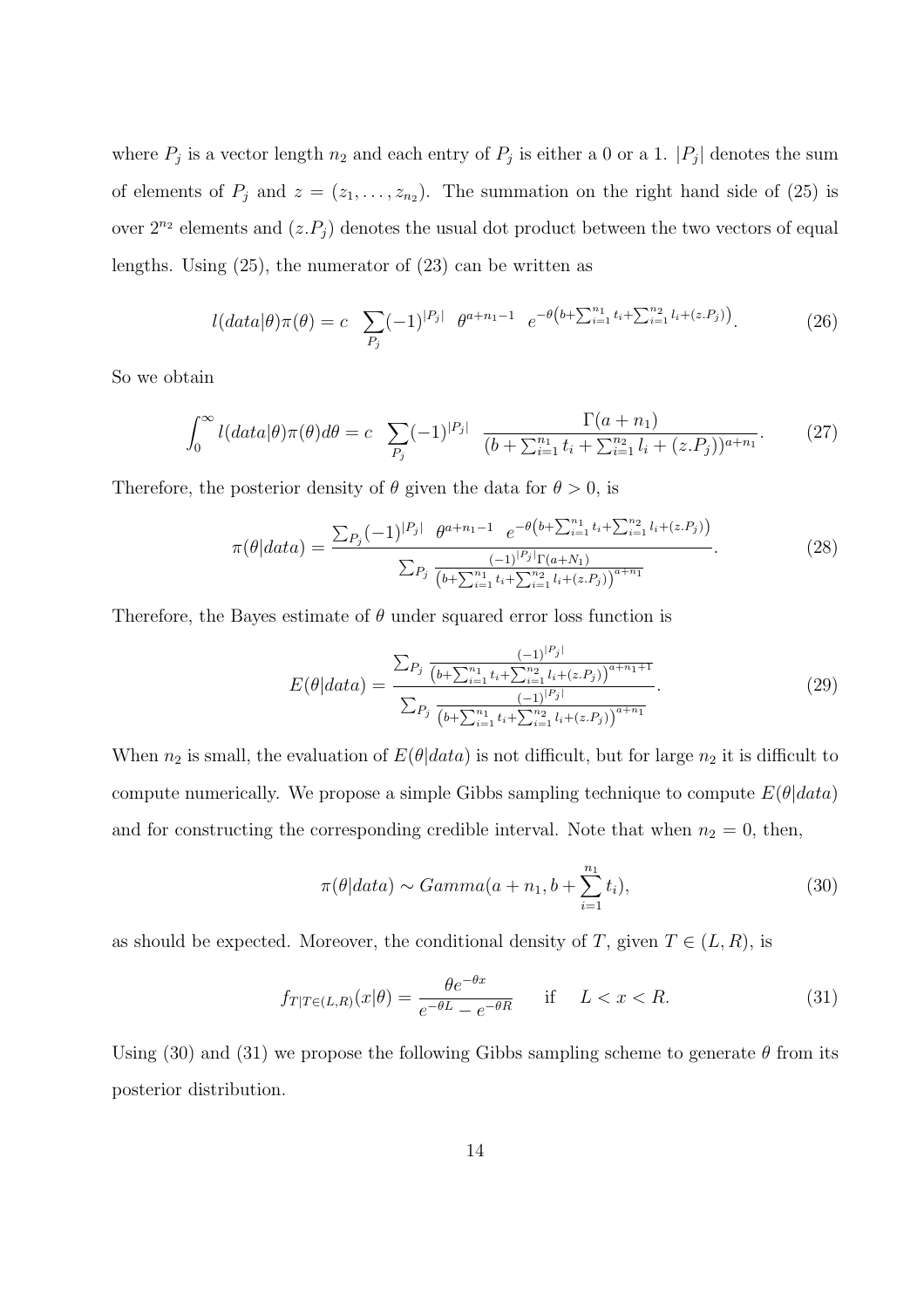Gibbs Sampling Scheme:

- Step 1: Generate  $\theta_{1,1}$  from Gamma $(a + n_1, b + \sum_{i=1}^{n_1} t_i)$ .
- Step 2: Generate  $t^{(n_1+i)}$  for  $i = 1, ..., n_2$  from  $f_{T|T \in (l_{n_1+i}, r_{n_1+i})}(.|\theta_{1,1}).$
- Step 3: Generate  $\theta_{2,1}$  from Gamma $(a + n_1 + n_2, b + \sum_{i=1}^{n_1} t_i + \sum_{i=n_1+1}^{n_1+n_2} t^{(i)}).$
- Step 4: Go back to Step 2, and replace  $\theta_{1,1}$  by  $\theta_{2,1}$  and repeat Steps 2 and 3 for N times.

From the generated N  $\theta_{2,i}$ , the Bayes estimate of  $\theta_0$ , under squared error loss function can be be computed as

$$
\frac{1}{N-M} \sum_{j=M+1}^{N} \theta_{2,j},
$$
\n(32)

where  $M$  is the burn-in sample. Similarly, using the method of Chen and Shao (1999), the highest posterior density (HPD) credible interval of  $\theta_0$  also can be constructed.

#### 5 NUMERICAL RESULTS

In this section we mainly compare how the different methods work for small sample sizes and for different censoring schemes. Simulations were carried out using the random number generator RAN2 of Press et al. (1992), and based on 1000 replications each. The program written in FORTRAN-77, can be obtained on request from the authors.

We considered different sample sizes namely  $n = 10, 20, 30, 40, 50$  and different censoring schemes. For the censoring scheme we considered the following combinations of  $(1/\alpha, 1/\beta)$  $=(0.5, 0.25), (0.5, 0.5), (0.5, 0.75), (1.25, 0.25), (1.25, 0.50)$  and  $(1.25, 0.75)$ . In all cases without loss of generality, we have kept  $\theta_0 = 1$ . Note that the censoring percentages vary between 10% to 30%. From the given sample we compute maximum likelihood estimator of  $\theta_0$  using the EM algorithm and also using the iterative method proposed in section 2. It is observed that in both cases they converge to the same value. We also compute the 95% confidence intervals based on the asymptotic distribution of the maximum likelihood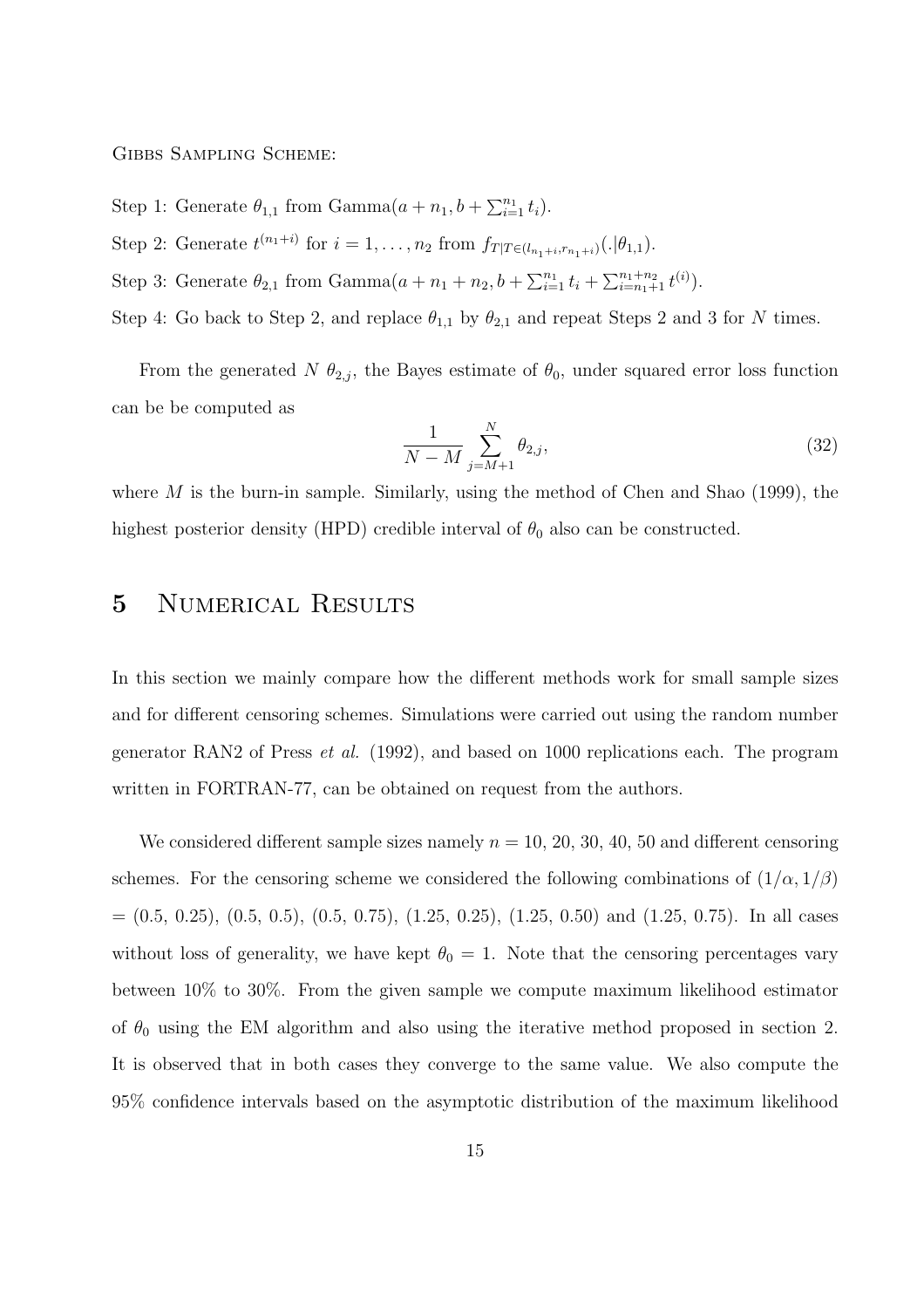estimator and replacing the expected Fisher information by the empirical Fisher information. Meeker and Escobar (1998) reported that the confidence interval based on the asymptotic distribution of ln  $\hat{\theta}$  is usually superior to one of  $\hat{\theta}$ . We computed the confidence interval based on the asymptotic distribution of ln  $\hat{\theta}$ . For comparison purposes, the Bayes estimates under squared error loss function and the corresponding 95% Monte Carlo HPD credible interval as suggested by Chen and Shao (1999) are also reported in Tables 1 and 2. All the Bayes estimates are computed using the prior  $a = 0$  and  $b = 0$ . Note that the above prior is non-informative and non-proper prior. Although, the prior is non-proper but the corresponding posterior has a proper density function. As suggested by Congdon (2001), we tried the prior  $a = 0.0001$  and  $b = 0.0001$ , which is a proper prior but which is almost non-informative, the results are not significantly different and they are not reported here.

From Table 1 one can see that as the sample size increases, the average biases and mean squared errors decrease for both the maximum likelihood estimator and Bayes estimator for all the censoring schemes. It verifies the consistency properties of both the estimators. For fixed sample size and for fixed  $\alpha$ , as  $1/\beta$  increases (severe censoring), the biases and the mean squared errors both increase for the maximum likelihood estimates. In case of Bayes estimates although the mean squared errors decrease, the same can not be said about the biases. Apart from this, they behave quite similarly both in terms of biases and mean squared errors.

From Table 2 it is clear that as the sample size increases, the average lengths of the confidence/ credible intervals decrease for all the 3 suggested methods. Similarly, for fixed sample size and for fixed  $\alpha$  as  $1/\beta$  increases, the average lengths increase as expected. For all the three cases, the coverage percentages are quite close to the nominal level (95%) even when the sample size is as small as 10. The performances of all the methods are quite similar in nature. The Bayes credible intervals are slightly larger than the asymptotic confidence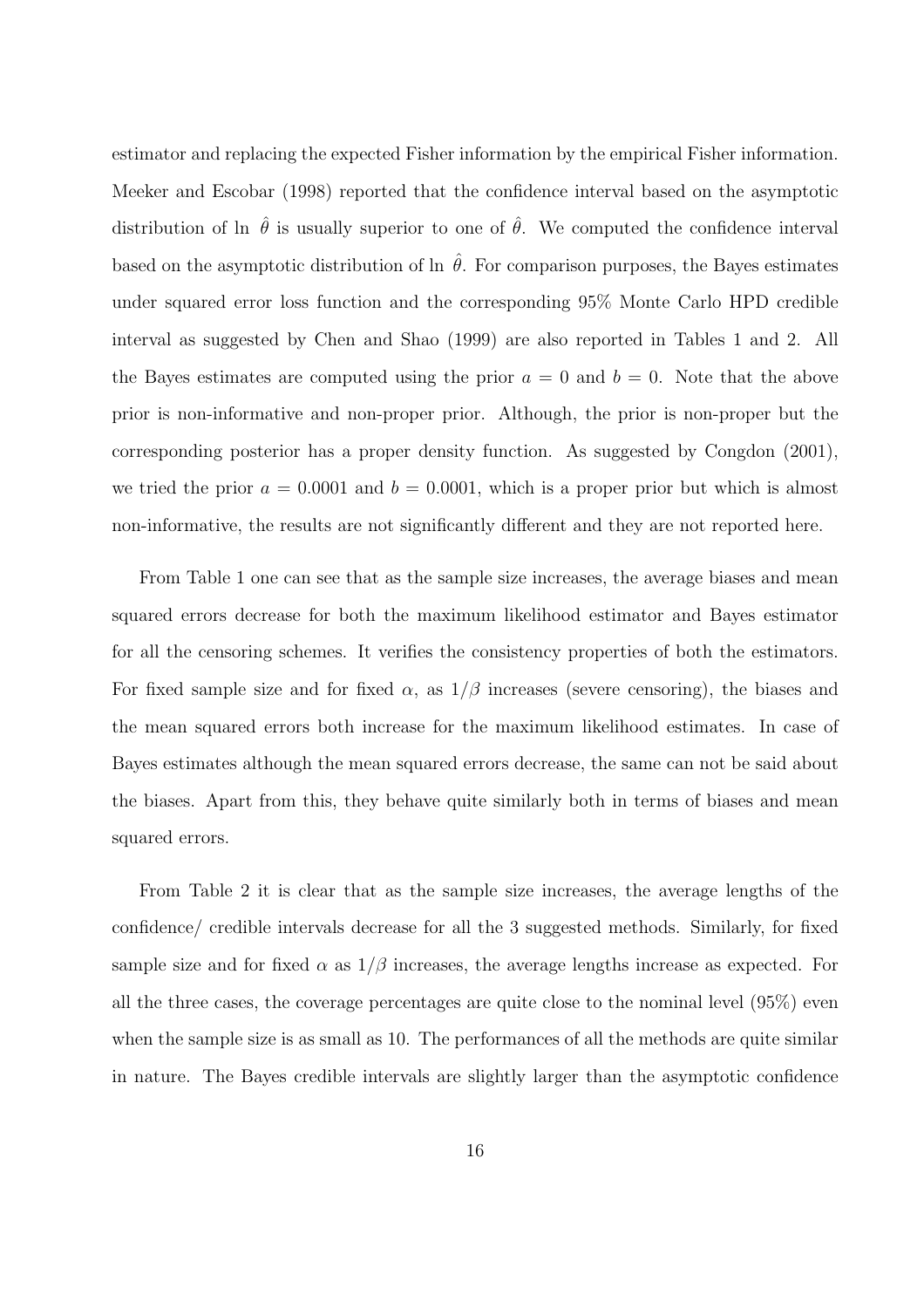intervals, for moderate sample sizes (namely 20, 30 and 40). The average confidence intervals based on the transformed maximum likelihood estimators (MEE)are slightly longer compared to the other two.

### 6 Data Analysis

For illustrative purposes, we present a real data analysis results using our proposed method. The data set is taken from Lawless (1982, p. 491) and consists of failure times for 36 appliances subject to an automatic life tests. Although the original data has also the cause of failure with each failure time, but here we are interested in the overall failure distribution and we do not consider the cause of failure in this case. This data set was analyzed using exponential and Weibull models by Kundu and Basu (2000) and it was observed that the exponential model can be used instead of Weibull model. For the complete data set it is observed that the maximum likelihood estimate of  $\theta_0$  is 0.00036. The Kolmogorov-Smirnov distance between the empirical distribution function and the fitted exponential distribution function is 0.1944 and the corresponding  $p$  value is 0.1317. Therefore, exponential model can not be rejected.

Now we created an artificial data by middle censoring, whose left end was an exponential random variable with mean 500 and the width was exponential with mean 1000. The data after rearranging are presented below:

Data Set: 11, 35, 49, 170, 958, 1062, 1167, 1594, 1925, 1990, 2223, 2327, 2400, 2451, 2471, 2551, 2565, 2568, 2694, 2761, 2831, 3034, 3059, 3112, 3214, 3478, 3504, 4329, 6367, 6976, 7846, 13403, (118.66, 1224.04), (377.76, 2011.51), (351.65, 720.48), (125.96, 4226.08).

The summary statistics of the data are as follows:  $n = 36$ ,  $n_1 = 32$ ,  $n_2 = 4$ ,  $\sum_{i=1}^{n_1} t_i =$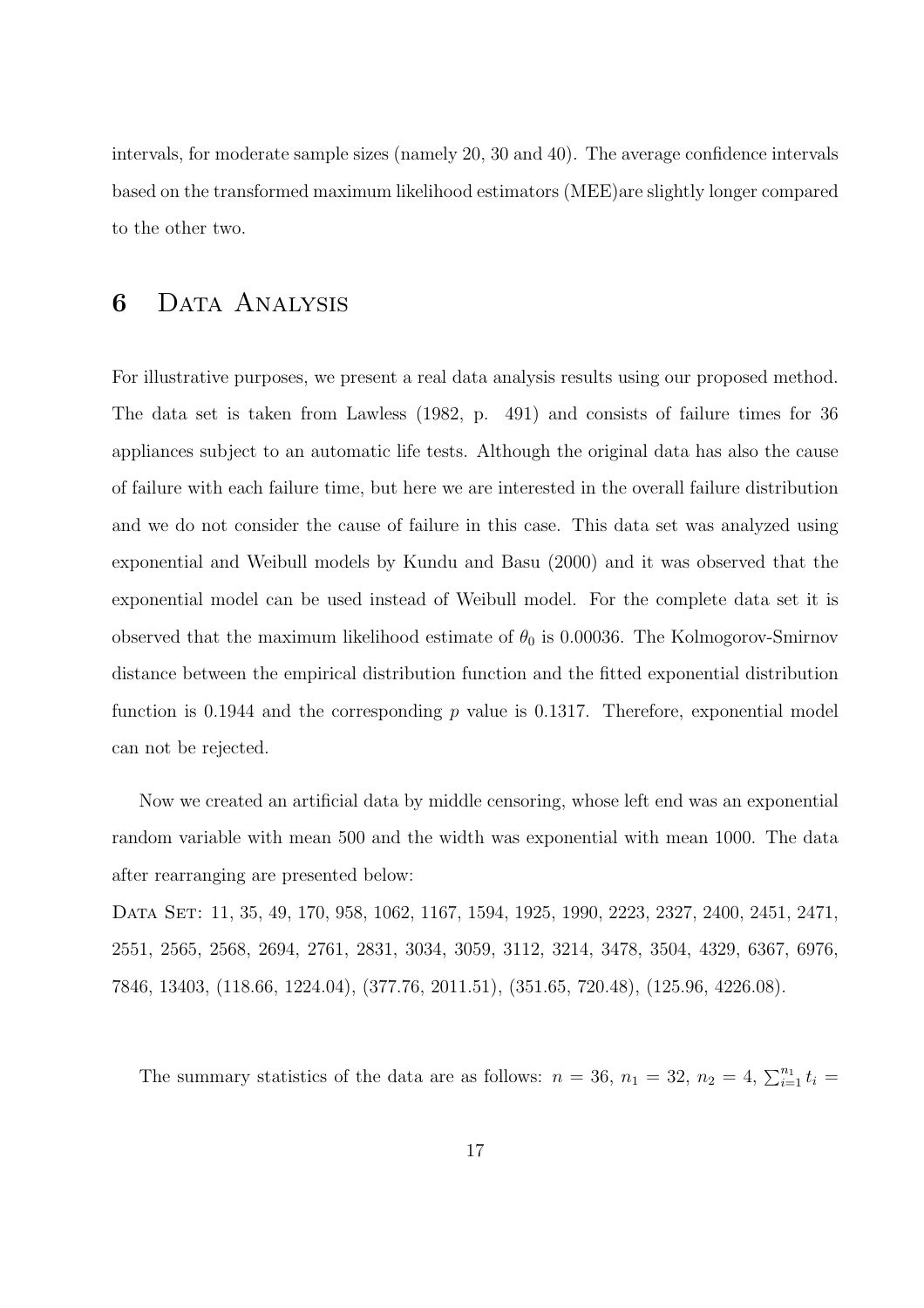

Figure 1: Log-likelihood surface of the given data set.

95125,  $\sum_{i=n_1+1}^{n_2} r_i = 8182.11$ ,  $\sum_{i=n_1+1}^{n_2} l_i = 974.03$ . Therefore, the iterative process starts with the initial guess  $\theta^{(1)} = 32/95125 = 0.000336$ . Since  $r_i$ ,  $t_i$  and  $l_i$  satisfy the condition (12) of Theorem 1, therefore, the proposed iterative process will converge. The log-likelihood surface with out the additive constant is provided in Figure 1. It clearly shows that the log-likelihood surface is a unimodal function, and therefore the EM algorithm should not have any problem of convergence. The iterative process (7) stops after three iterations and the solution is 0.000364. The 95% confidence intervals based on the asymptotic distribution of  $\hat{\theta}$  and ln  $\hat{\theta}$  are (0.00024, 0.00048) and (0.00026, 0.00051) respectively. The Bayes estimate (the posterior mean) under the non-informative and non-proper prior becomes 0.000362 and the corresponding 95% HPD credible interval is (0.00025, 0.00049). The histogram of the generated posterior sample and the fitted gamma distribution are presented in Figure 2. In the same figure we have also plotted the fitted posterior density function assuming  $n_2 = 0$ . It shows the posterior information of the censored observations.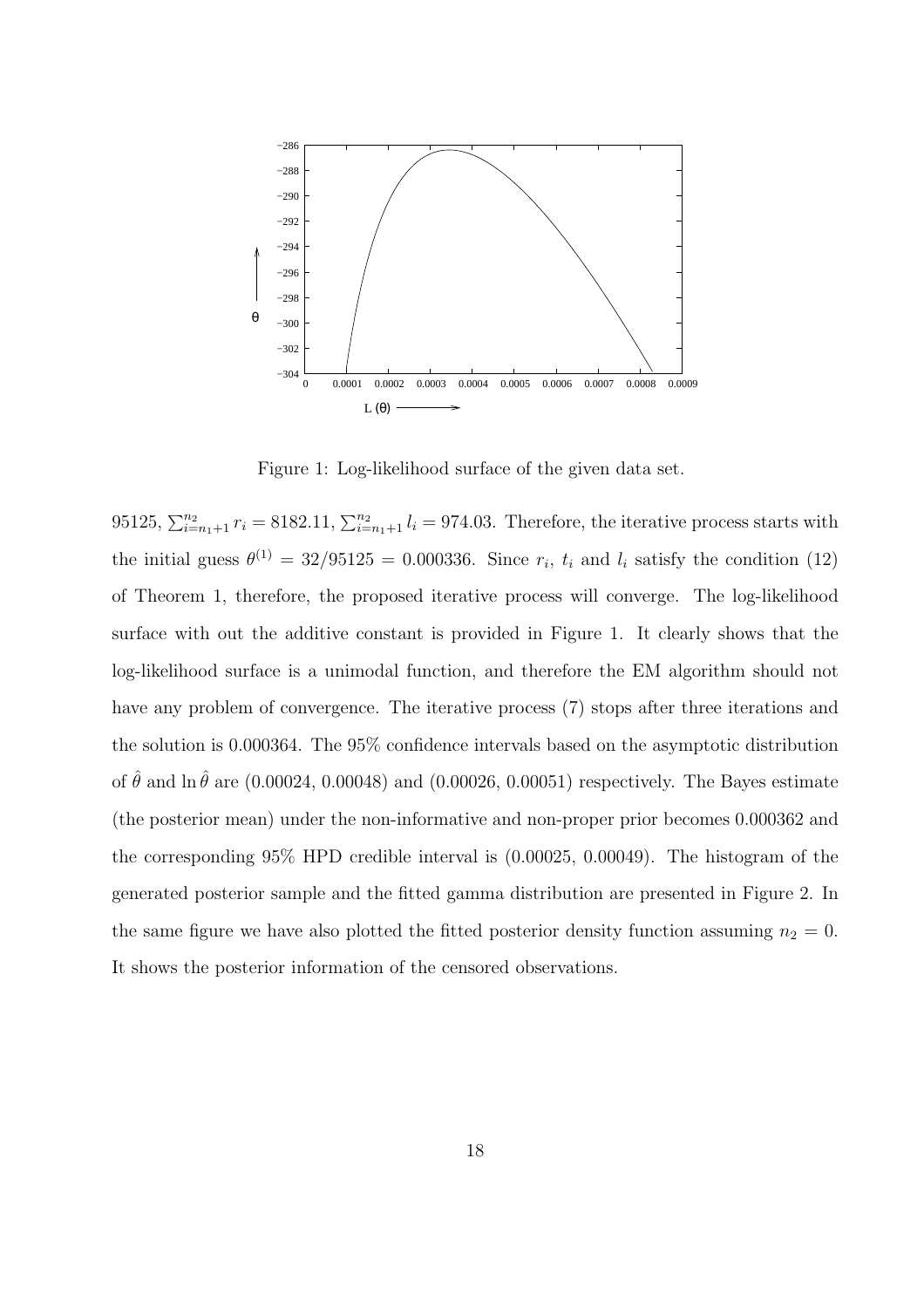

Figure 2: Histogram of the generated 1000 posterior sample and the fitted posterior density functions.

### 7 Conclusions

In this paper we have considered inference for the exponential distribution when the data is middle censored. Both the classical and Bayesian frameworks are developed. Although this paper focuses on exponential lifetime distributions, similar inferential procedures can be developed for other lifetime distributions such as the Weibull, gamma, log-normal distributions etc. Moreover, in this paper it is assumed that the censoring mechanism is independent and non-informative of the lifetime distribution of the population. Although, it will be difficult, but it might be interesting to consider the case when these assumptions are not valid. We believe, more work is needed along these directions.

#### Acknowledgements

The authors would like to thank the referees for their very helpful comments and the Guest Editor Professor Takesi Hayakawa for his encouragement.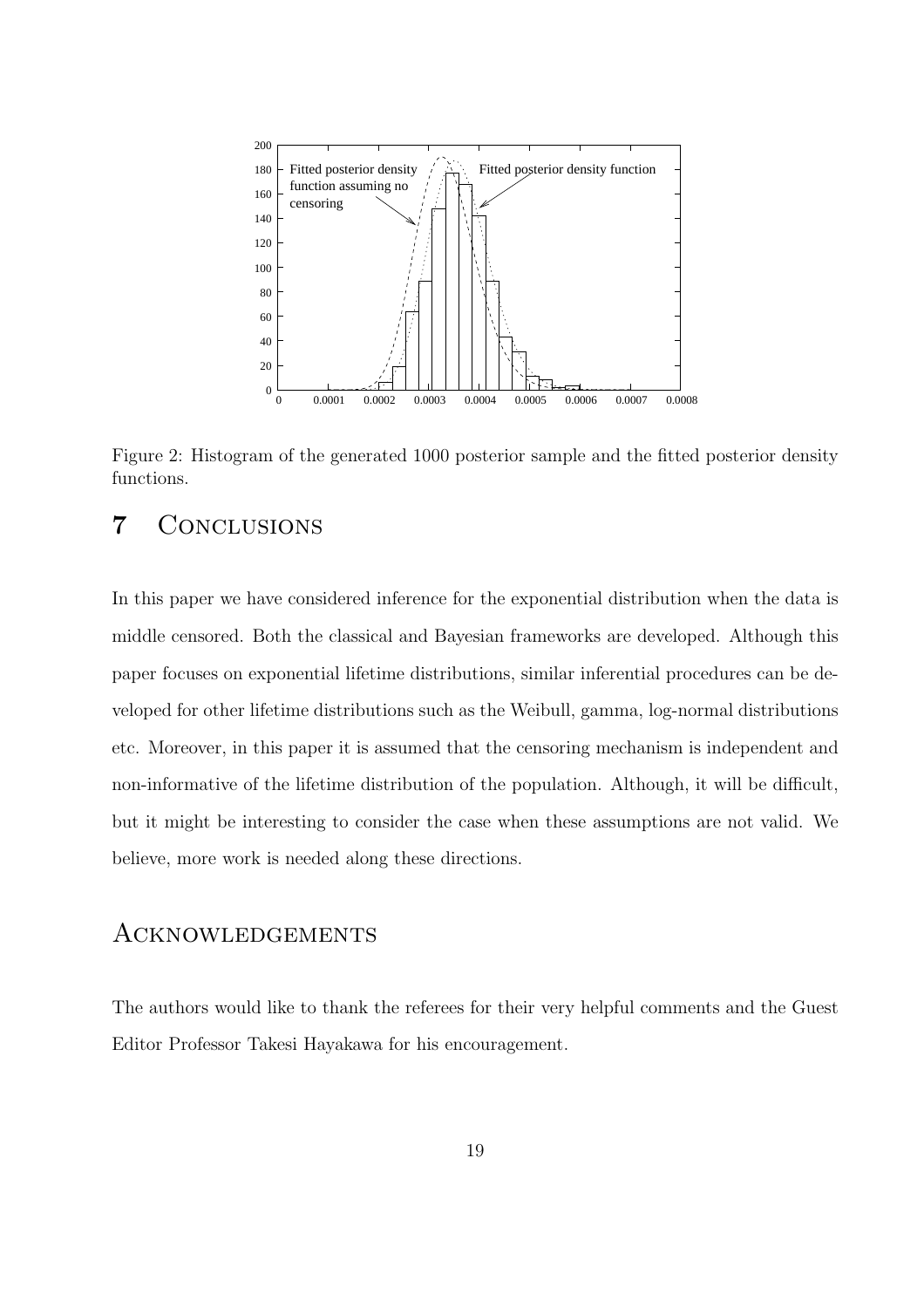# References

- [1] Babu, G.J., Rao, C.R. and Rao, M.B. (1992), "Nonparametric estimation of specific exposure rate in risk and survival analysis", Journal of the American Statistical Association, vol. 87, 84-89.
- [2] Chen, M.H. and Shao, Q.M. (1999), "Monte Carlo estimation of Bayesian Credible and HPD intervals", Journal of Computational and Graphical Statistics, vol. 8, 69 - 92.
- [3] Congdon, P. (2001), Bayesian Statistical Modeling, John Wiley, New York.
- [4] Jammalamadaka, S. Rao and Mangalam, V. (2003), "Non-parametric estimation for middle censored data", Journal of Nonparametric Statistics, vol. 15, 253 - 265.
- [5] Jammalamadaka, S. Rao and Iyer, S.K. (2004), "Approximate self consistency for middle censored data", Journal of Statistical Planning and Inference, vol. 124, 75 - 86.
- [6] Jiang, Hongyu J., Jason P. F., Michael R. K., and Rick C. (2005), "Pseudo self-consistent estimation of a copula model with informative censoring", Scand. J. Statist, vol. 32, no. 1, 1 - 20.
- [7] Kaplan, F.L. and Meier, P. (1958), "Nonparametric estimation from incomplete observations", Journal of the American Statistical Association, vol. 63, 457-481.
- [8] Kundu, D. and Basu, S.S. (2000), " Analysis of incomplete data in presence of competing risks", Journal of Statistical Planning and Inference, vol. 87, 221 - 229.
- [9] Lawless, J.F. (1982), Statistical Models and Methods for Lifetime Data, Wiley, New York.
- [10] Meeker, W.Q. and Escobar, L.A. (1998), Statistical Methods for Reliability Data, Wiley, New York.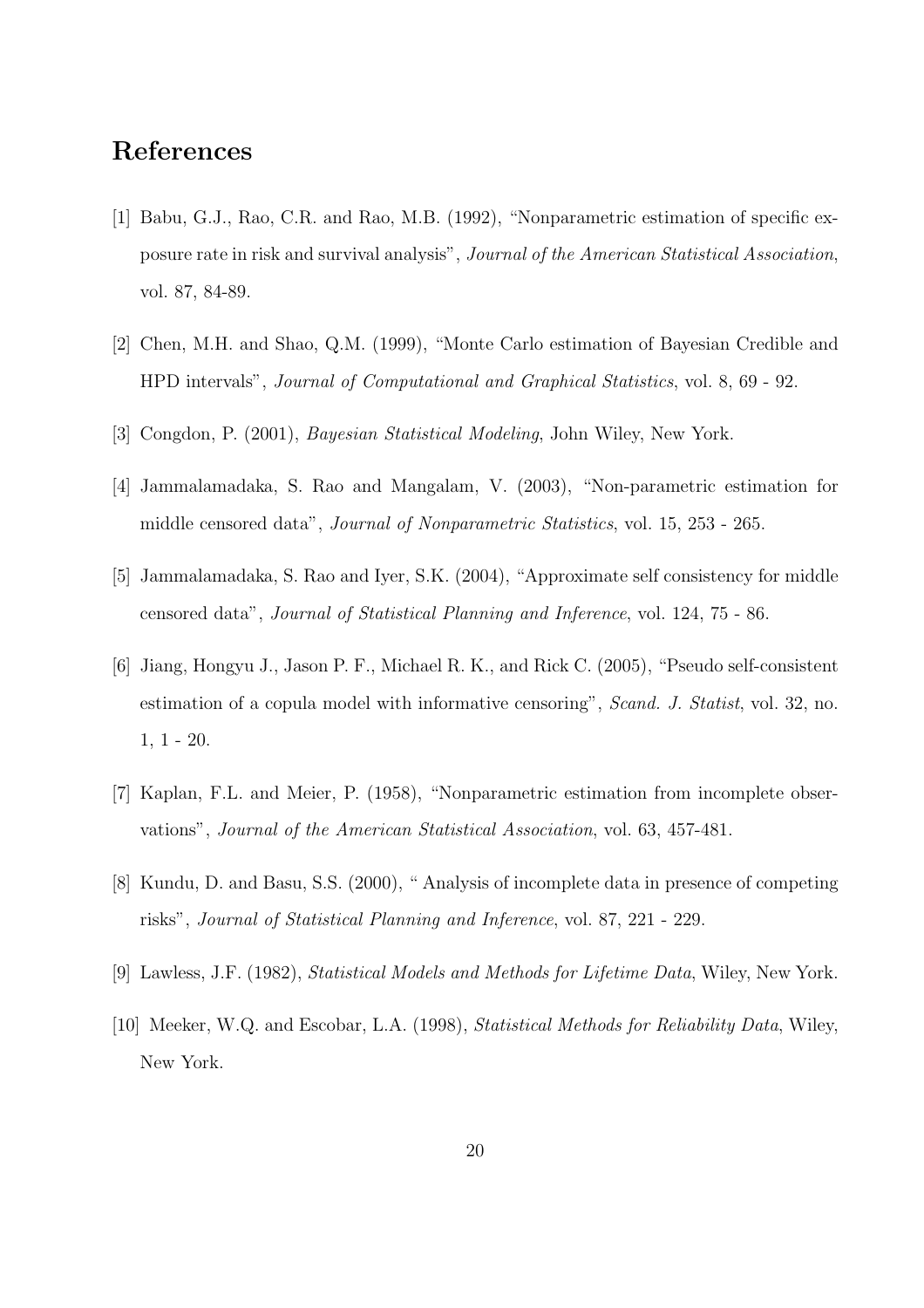- [11] Press, W.H., Teukolsky, S.A., Vellerling, W.T. and Flannery, B.P. (1992), Numerical Recipes in FORTRAN, The Art of Scientific Computing, 2nd. ed., Cambridge University, Cambridge, U.K.
- [12] Robertson, J. B., and Uppuluri, V. R. R. (1984), "A generalized kaplan Meier Estimator", Annals of Statistics, vol. 12, No. 1, 366 - 371.
- [13] Tarpey, T. and Flury, B. (1996), "Self consistency: a fundamental concept in statistics", Statistical Science, vol. 11, 229 - 243.
- [14] Turnbull, B.W. (1974), "Nonparametric estimation of a survivorship function with doubly censored data", Journal of the American Statistical Association, vol. 69, 169-173.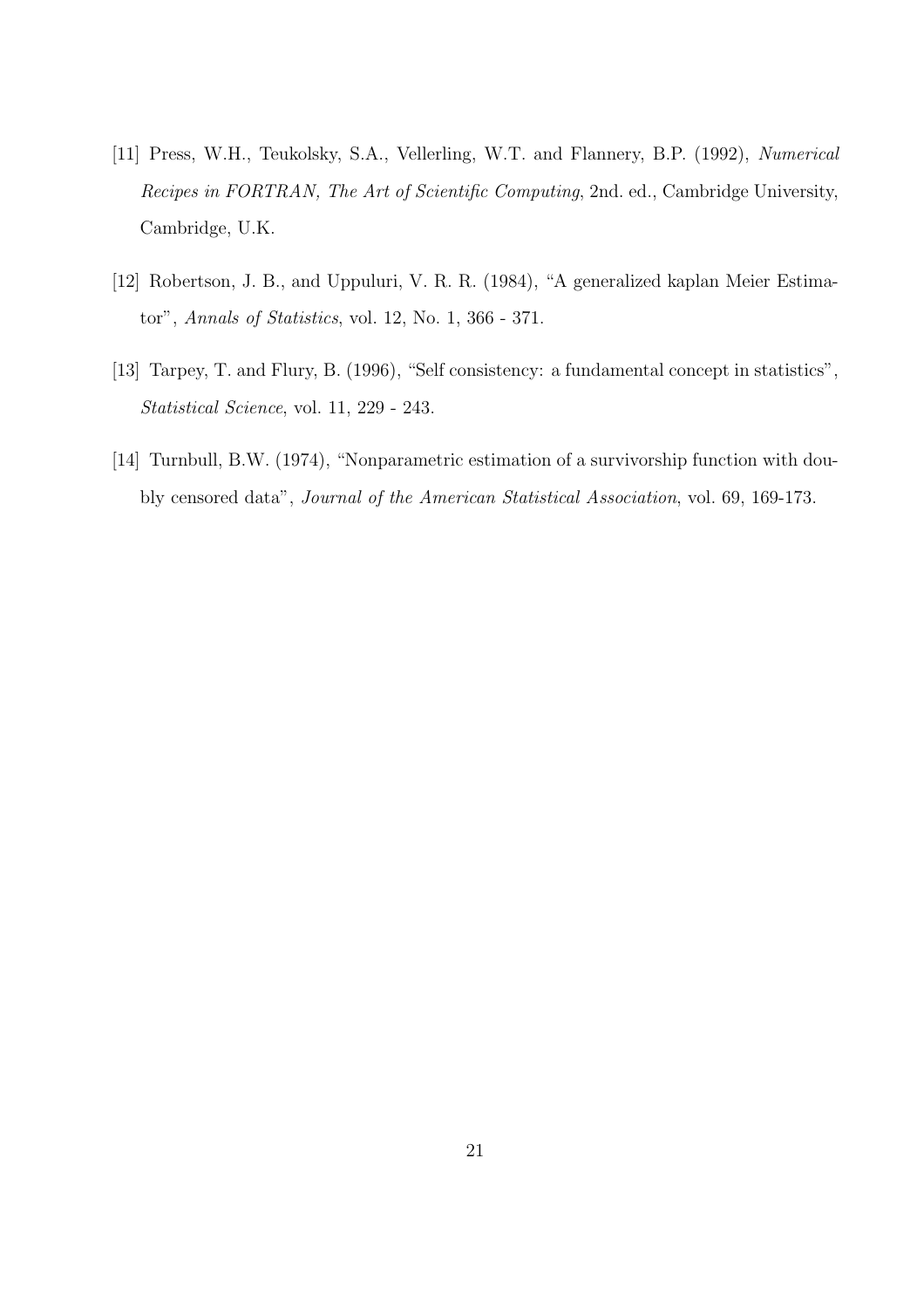| $\boldsymbol{n}$ | Methods      | (0.5, 0.25) | (0.5, 0.5) | (0.5, 0.75) | (1.25, 0.25) | (1.25, 0.5) | (1.25, 0.75) |
|------------------|--------------|-------------|------------|-------------|--------------|-------------|--------------|
|                  |              |             |            |             |              |             |              |
| 10               | <b>MLE</b>   | 1.1114      | 1.1167     | 1.1295      | 1.1130       | 1.1161      | 1.1237       |
|                  |              | (0.1506)    | (0.1618)   | (0.1836)    | (0.1547)     | (0.1609)    | (0.1738)     |
|                  | <b>Bayes</b> | 1.1043      | 1.1189     | 1.1157      | 1.1220       | 1.1075      | 1.1389       |
|                  |              | (0.1492)    | (0.1629)   | (0.1796)    | (0.1799)     | (0.1589)    | (0.2022)     |
| 20               | <b>MLE</b>   | 1.0422      | 1.0446     | 1.0492      | 1.0416       | 1.0436      | 1.0440       |
|                  |              | (0.0631)    | (0.0654)   | (0.0707)    | (0.0633)     | (0.0639)    | (0.0656)     |
|                  | <b>Bayes</b> | 1.0479      | 1.0567     | 1.0471      | 1.0744       | 1.0603      | 1.0485       |
|                  |              | (0.0694)    | (0.0689)   | (0.0739)    | (0.0704)     | (0.0693)    | (0.0613)     |
| 30               | <b>MLE</b>   | 1.0352      | 1.0366     | 1.0373      | 1.0350       | 1.0361      | 1.0363       |
|                  |              | (0.0398)    | (0.0407)   | (0.0419)    | (0.0393)     | (0.0400)    | (0.0405)     |
|                  | <b>Bayes</b> | 1.0361      | 1.0349     | 1.0297      | 1.0370       | 1.0335      | 1.0430       |
|                  |              | (0.0409)    | (0.0408)   | (0.0415)    | (0.0395)     | (0.0420)    | (0.0398)     |
| 40               | <b>MLE</b>   | 1.0232      | 1.0248     | 1.0254      | 1.0226       | 1.0228      | 1.0239       |
|                  |              | (0.0277)    | (0.0283)   | (0.0287)    | (0.0276)     | (0.0277)    | (0.0286)     |
|                  | <b>Bayes</b> | 1.0308      | 1.0182     | 1.0313      | 1.0286       | 1.0327      | 1.0282       |
|                  |              | (0.0321)    | (0.0265)   | (0.0314)    | (0.0299)     | (0.0303)    | (0.0301)     |
| 50               | <b>MLE</b>   | 1.0178      | 1.0189     | 1.0195      | 1.0176       | 1.0182      | 1.0182       |
|                  |              | (0.0229)    | (0.0235)   | (0.0242)    | (0.0276)     | (0.0229)    | (0.0233)     |
|                  | <b>Bayes</b> | 1.0133      | 1.0221     | 1.0136      | 1.0191       | 1.0131      | 1.0224       |
|                  |              | (0.0198)    | (0.0225)   | (0.0211)    | (0.0226)     | 0.0209      | (0.0227)     |

Table 1: The average estimates and the corresponding mean squared errors (within brackets) are reported for the different estimators. Here true value of  $\theta_0 = 1$ .